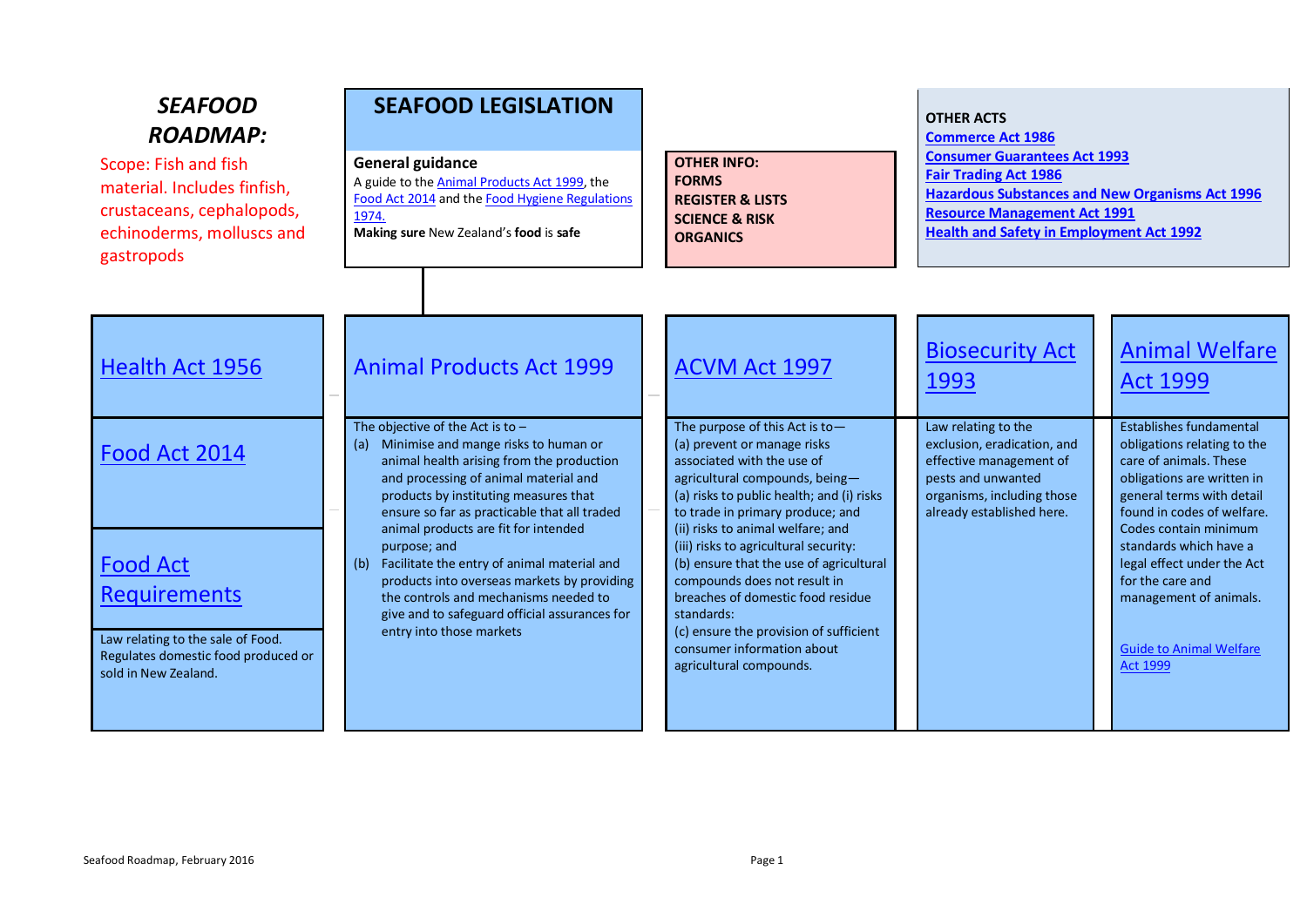| Animal Products Act cont.<br>An RMP is a programme designed to identify,<br>and other risks during processing of animal<br>material & products<br><b>Part 3 - Regulated Control Schemes</b><br>RCSs are special regulatory regimes to provide<br>overseas market access requirement<br>Part 4 - Animal Product Standards and<br><b>Specifications</b><br>This part provides for the setting of standards<br>and specifications that must be met by any<br>for reward before it may be considered fit for |                                                                                                                                                         |
|----------------------------------------------------------------------------------------------------------------------------------------------------------------------------------------------------------------------------------------------------------------------------------------------------------------------------------------------------------------------------------------------------------------------------------------------------------------------------------------------------------|---------------------------------------------------------------------------------------------------------------------------------------------------------|
|                                                                                                                                                                                                                                                                                                                                                                                                                                                                                                          |                                                                                                                                                         |
|                                                                                                                                                                                                                                                                                                                                                                                                                                                                                                          | Part 2 – Risk Management Programmes (RMPs)                                                                                                              |
|                                                                                                                                                                                                                                                                                                                                                                                                                                                                                                          | control, manage, eliminate or minimise hazards                                                                                                          |
|                                                                                                                                                                                                                                                                                                                                                                                                                                                                                                          |                                                                                                                                                         |
|                                                                                                                                                                                                                                                                                                                                                                                                                                                                                                          |                                                                                                                                                         |
|                                                                                                                                                                                                                                                                                                                                                                                                                                                                                                          | for cases where it is inappropriate or impractical<br>to manage risk factors under an RMP or where<br>special provision is required for the purposes of |
|                                                                                                                                                                                                                                                                                                                                                                                                                                                                                                          |                                                                                                                                                         |
|                                                                                                                                                                                                                                                                                                                                                                                                                                                                                                          |                                                                                                                                                         |
| intended purpose.                                                                                                                                                                                                                                                                                                                                                                                                                                                                                        | animal product intended for trade or processed                                                                                                          |

**Part 5 – [Export of Animal Material and Products](#page-4-0)**

The purpose of this Part is to facilitate export by providing for the specifying of requirements that must be met for products to be eligible for export; providing for requirements and systems intended to safeguard official assurances & providing for the registration of exporters.

#### **Part 8 – [Recognised Agencies and Persons](#page-4-0)**

The purpose of this Part is to provide for the recognition of agencies and persons to perform specialist functions and activities including verification under the Act.

**Part 2 Importation, manufacture an** sale of agricultural compounds<sup>1</sup>

Agricultural Compounds and Veterinary Medicines (Exemptions and Prohibited Substances) Regulations 2011 Requirements for exempt Oral Nutritional compounds – Pet Food. Animal Feeds Classification of Substances as Generally Recognised as Safe (GRAS)

Part 3: importation of Risk goods<sup>1</sup> 22: Import Health **Standards** 39: Transitional Facilities

ACVM Act cont. Act cont. Act cont. Act cont. Act cont. Act cont. Animal Welfare Act cont

Part 5 Codes of Welfare

#### Includes:-

**•** Commercial Slaughter [including Schechita](http://www.biosecurity.govt.nz/animal-welfare/codes/commercial-slaughter)

<sup>1</sup> [Refer also to : ANIMAL FEEDS Sector page and Road Map](http://www.foodsafety.govt.nz/industry/sectors/animal-feeds)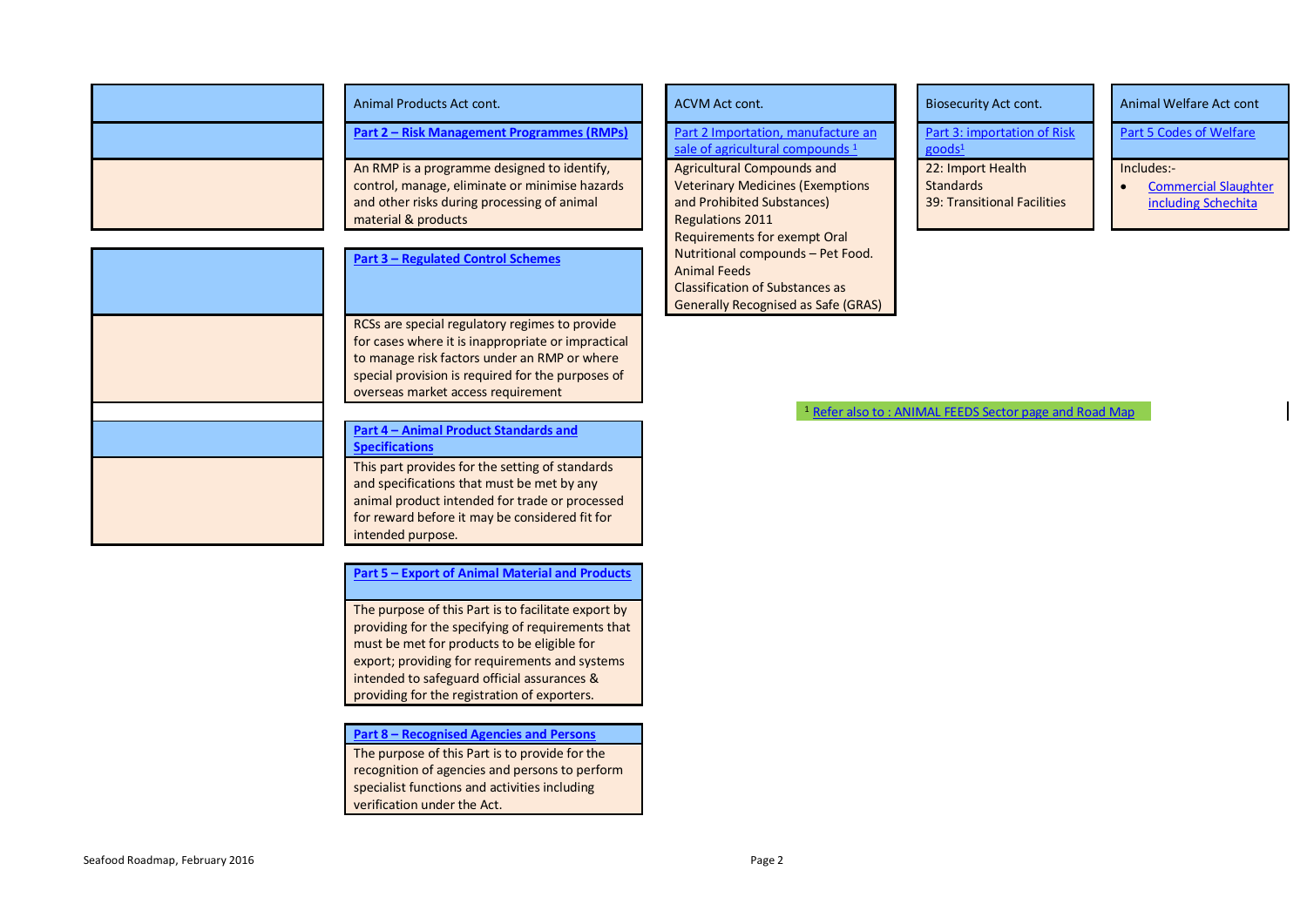#### [Food Act 2014](http://www.legislation.govt.nz/act/public/2014/0032/latest/DLM2995811.html?search=ts_act%40bill%40regulation%40deemedreg_food+act_resel_25_a&p=1)**: Subpart5: FOOD STANDARDS** All regulations, notices, guidance and forms listed here must be read in conjunction with the Act itself. **Regulations** [New Zealand Legislation: Food \(Fees and Charges\) Regulations 1997](http://www.legislation.govt.nz/regulation/public/1997/0100/latest/DLM232769.html?search=ts_regulation_food_resel&p=1&sr=1) [Dietary Supplement Regulations 1985](http://www.legislation.govt.nz/regulation/public/1985/0208/latest/DLM102109.html?search=ta_regulation_D_rc%40rinf%40rnif_an%40bn%40rn_25_a&p=2) **Notices Guidance Forms Food Standards Code** [New Zealand \(Australia New Zealand](http://www.foodsafety.govt.nz/elibrary/industry/zealand-australia-zealand-food-standards/index.htm)  [Food Standards Code\) Food Standards](http://www.foodsafety.govt.nz/elibrary/industry/zealand-australia-zealand-food-standards/index.htm)  [2002](http://www.foodsafety.govt.nz/elibrary/industry/zealand-australia-zealand-food-standards/index.htm) [Food Standards Code](http://www.foodstandards.gov.au/Pages/default.aspx) *Chapter 1 General Food Standards* Part 1.1 Preliminary Part 1.1A Transitional Standards Part 1.2 Labelling and other Information Requirements Part 1.3 Substances Added To Food Part 1.4 Contaminants and Residues Part 1.5 Foods Requiring Pre-market Clearance Part 1.6 Microbiological and Processing Requirements *Chapter 2 Food Product Standards* Part 2.2 Meat, Eggs and Fish Standard 2.2.3Fish and Fish Products **Australian only Standard 4.2.1:** Primary Production and Processing Standard for Seafood (Guidance) [Food Standards Code Guidance](http://www.foodstandards.gov.au/code/userguide/Pages/default.aspx) Overview of Food Labelling Legibility Requirements for Food Labels Warning and Advisory Declarations Ingredient Labelling Date Marking Nutrition Information Labelling Percentage Labelling Microbiological Limits for Foods Methods of Analysis for Foods Generally Expected Levels for Metal Contaminants MPI [Food Labelling Guide](http://www.foodsafety.govt.nz/elibrary/industry/nzfsa-food-labelling-guide/index.htm) **Other** [New Zealand Food \(Supplemented](http://www.foodsafety.govt.nz/elibrary/industry/nzfood-supplementedfood-standard-2013.pdf)  [Food\) Standard 2013](http://www.foodsafety.govt.nz/elibrary/industry/nzfood-supplementedfood-standard-2013.pdf) [Food Notice: Maximum Residue Levels](https://piritahi.cohesion.net.nz/Sites/RG/_layouts/15/WopiFrame.aspx?sourcedoc=/Sites/RG/AnimalProducts/Red%20Meat/Meat%20Roadmap.docx&action=default)  [for Agricultural Compounds \(February](https://piritahi.cohesion.net.nz/Sites/RG/_layouts/15/WopiFrame.aspx?sourcedoc=/Sites/RG/AnimalProducts/Red%20Meat/Meat%20Roadmap.docx&action=default)  [2016\)](https://piritahi.cohesion.net.nz/Sites/RG/_layouts/15/WopiFrame.aspx?sourcedoc=/Sites/RG/AnimalProducts/Red%20Meat/Meat%20Roadmap.docx&action=default) [New Zealand Supplemented Foods Standard User](http://www.foodsafety.govt.nz/elibrary/industry/zealand-supplemented-foods-standard-user-guide/index.htm)  [guide](http://www.foodsafety.govt.nz/elibrary/industry/zealand-supplemented-foods-standard-user-guide/index.htm) [Microbiological Reference Criteria for Food](http://www.foodsafety.govt.nz/elibrary/industry/Microbiological_Reference-Guide_Assess.pdf) [Guidance Document: How to Determine the Shelf Life](http://www.foodsafety.govt.nz/elibrary/industry/determine-shelf-life-of-food/index.htm)  [of Food.](http://www.foodsafety.govt.nz/elibrary/industry/determine-shelf-life-of-food/index.htm) [Seafood: When is it Primary Processing or Just a "Fish](http://www.foodsafety.govt.nz/elibrary/industry/Seafood-clarifies-fish-shop.pdf)  [Shop"?](http://www.foodsafety.govt.nz/elibrary/industry/Seafood-clarifies-fish-shop.pdf) **Food Control Plans** [FCP](http://www.mpi.govt.nz/food-safety/food-act-2014/food-control-plans/) *Developing your FCP – General* Template: [food control plan](http://www.mpi.govt.nz/food-safety/food-act-2014/food-control-plans/steps-to-a-template-food-control-plan/) *Documents – Good Operating Practice* [Allergen management](http://www.foodsafety.govt.nz/elibrary/industry/Guidance_Developing_Good_Operating_Practice_Procedures_Allergen-Provides_Their.pdf) [Building, Facilities and Equipment](http://www.foodsafety.govt.nz/elibrary/industry/Guidance_Developing_Good_Operating_Practice_Procedures_Building-Provides_Their.pdf) [Chemical Control](http://www.foodsafety.govt.nz/elibrary/industry/Guidance_Developing_Good_Operating-Provides_Their.pdf) [Cleaning and Sanitation](http://www.foodsafety.govt.nz/elibrary/industry/Guidance_Developing_Good_Operating_Practice_Procedures_Cleaning-Provides_Their.pdf) [Complaints, Non-conforming Product and Recalls](http://www.foodsafety.govt.nz/elibrary/industry/Guidance_Developing_Good_Operating_Practice_Procedures_Complaints-Provides_Their.pdf) [Identification and Traceability](http://www.foodsafety.govt.nz/elibrary/industry/Guidance_Developing_Good-Provides_Their.pdf) [Incoming Materials](http://www.foodsafety.govt.nz/elibrary/industry/Guidance_Developing_Good_Operating_Practice_Procedures_Incoming-Provides_Their.pdf) [Personal Hygiene and Behaviour](http://www.foodsafety.govt.nz/elibrary/industry/Guidance_Developing_Good_Operating_Practice_Procedures-Provides_Their.pdf) [Pest Control](http://www.foodsafety.govt.nz/elibrary/industry/Guidance_Developing_Good_Operating_Practice_Procedures_Pest-Provides_Their.pdf) [Process Control](http://www.foodsafety.govt.nz/elibrary/industry/Guidance_Developing_Good_Operating_Practice_Procedures_Process-Provides_Their.pdf) [Product Information \(Labelling and Composition\)](http://www.foodsafety.govt.nz/elibrary/industry/Guidance_Developing_Good_Operating_Practice_Procedures_Product-Provides_Their.pdf) [Repairs and Maintenance](http://www.foodsafety.govt.nz/elibrary/industry/Guidance_Developing_Good_Operating_Practice_Procedures_Repairs-Provides_Their.pdf) [Storage and Transport](http://www.foodsafety.govt.nz/elibrary/industry/Guidance_Developing_Good_Operating_Practice_Procedures_Storage-Provides_Their.pdf)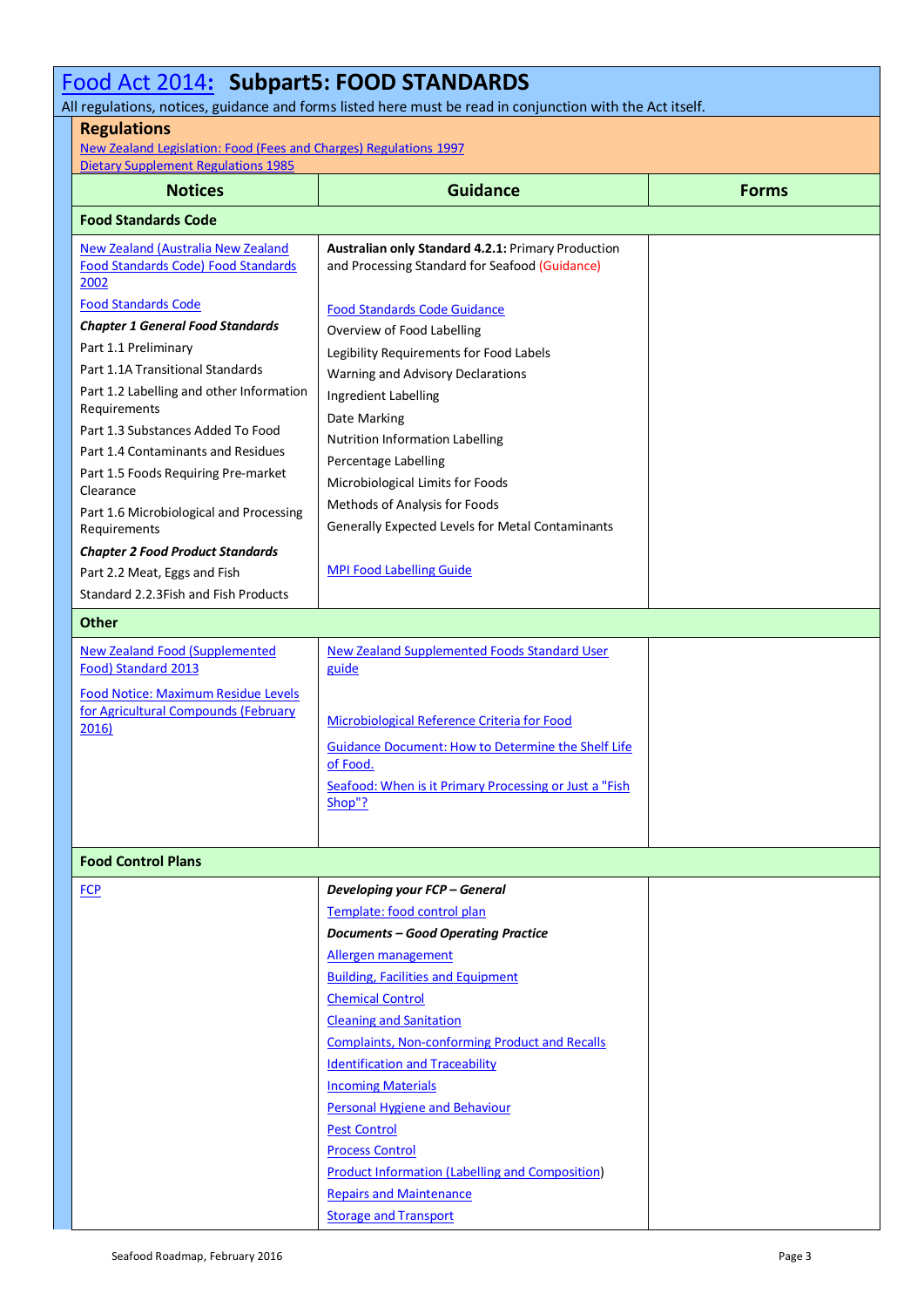|                                             | <b>Training, Education and Competency</b>               |                                                                     |
|---------------------------------------------|---------------------------------------------------------|---------------------------------------------------------------------|
|                                             | <b>Waste Management</b>                                 |                                                                     |
|                                             | <b>Water - Council / Network Supply</b>                 |                                                                     |
|                                             | <b>Water-Roof Water Supply</b>                          |                                                                     |
|                                             | <b>Water-Surface Water</b>                              |                                                                     |
|                                             | <b>Water: Ground Water</b>                              |                                                                     |
|                                             | Guides, Codes of Practice, Templates, Plans             |                                                                     |
|                                             | Cold and dry stores - Code of practice                  |                                                                     |
|                                             | Food control plan: Food service and catering            |                                                                     |
|                                             | <b>Further processing - Code of practice</b>            |                                                                     |
|                                             | Processing of Seafood Products - Code of Practice       |                                                                     |
|                                             | RMP template: Dual operator butchers                    |                                                                     |
|                                             | Guidance for the Control of Listeria monocytogenes in   |                                                                     |
|                                             | ready-to-eat foods                                      |                                                                     |
|                                             | <b>Part 1: Listeria Management and Glossary</b>         |                                                                     |
|                                             | <b>Part 2: Good Operating Practices</b>                 |                                                                     |
|                                             | Part 3: Microbiological testing for verification of the |                                                                     |
|                                             | control of Listeria monocytogenes                       |                                                                     |
|                                             | $\boldsymbol{R}$                                        |                                                                     |
|                                             |                                                         |                                                                     |
| <b>Imported Food - sector page link</b>     |                                                         |                                                                     |
| <b>Food (Importer General Requirements)</b> | <b>Importer alerts</b>                                  | <b>Single Use Permit for Prescribed</b>                             |
| <b>Standard 2008</b>                        | <b>Guide to importing food</b>                          | Foods (foods of regulatory interest) -                              |
| Food (Importer Listing) Standard 2008       | <b>Food Importer Standards</b>                          | <b>Application Form</b>                                             |
| Food (Prescribed Foods) Standard 2007       | Import clearance procedure                              | <b>Customs Form 224 (Client</b>                                     |
| and amendment 2009                          | <b>Importing specific foods</b>                         | <b>Registration Application) New</b>                                |
|                                             | Importing from specific countries                       | <b>Zealand Customs Credit Facility -</b><br><b>Application Form</b> |
|                                             | Monitoring imported foods.                              |                                                                     |
|                                             | Fees & charges                                          | <b>Credit Facility - Application Form</b>                           |
|                                             | IFRs & advisories (Prescribed foods)                    |                                                                     |
|                                             | <b>Tariff codes</b>                                     |                                                                     |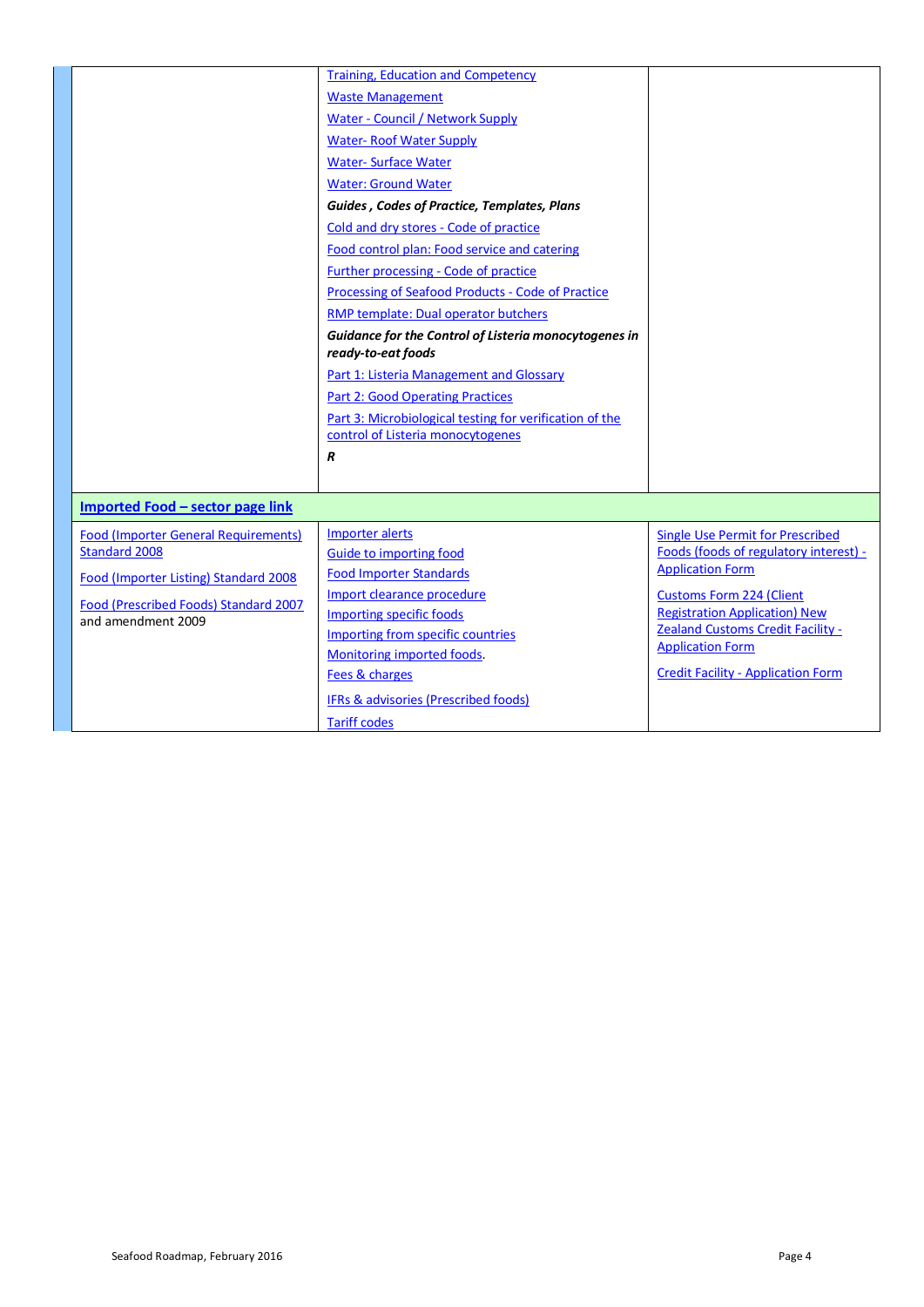## <span id="page-4-0"></span>[Animal Products Act 1999](http://www.legislation.govt.nz/act/public/1999/0093/latest/DLM33502.html?search=ts_act%40bill%40regulation%40deemedreg_animal+products+act_resel_25_h&p=1)**: PART 2 RISK MANAGEMENT PROGRAMMES**

All regulations, notices, guidance and forms listed here must be read in conjunction with the Act itself.

### **Regulations**

[Animal Products \(Fees, Charges and Levies\) Regulations 2007](http://www.legislation.govt.nz/regulation/public/2007/0130/latest/DLM437294.html?search=ts_all%40act%40bill%40regulation_animal+products_resel&p=1&sr=1) [Waiver of Fees, Charges and Levies for Animal Products](http://www.foodsafety.govt.nz/elibrary/industry/AP-waiver-fees-charges-levies-30-06-2015.pdf) [Animal Products Regulations 2000](http://www.legislation.govt.nz/regulation/public/2000/0207/latest/DLM9546.html?search=ts_all%40act%40bill%40regulation_animal+products_resel&p=1&sr=1) [Animal Products \(Exemptions and Inclusions\) Order 2000](http://www.legislation.govt.nz/regulation/public/2000/0209/latest/DLM9809.html)

| <b>Notices</b>                                                                                                                                                                                                                                                                                                                                                                                                                                                                                     | <b>Guidance</b>                                                                                                                                                                                                                                                                                                                                                                                                                                                                                                                                                                                                                          | <b>COP &amp; RMP Templates</b>                                                                                                                                                                                                                                                                                                                                                 | <b>Forms</b>                                                                                                                                                                                                                                                                                                                                                                                    |
|----------------------------------------------------------------------------------------------------------------------------------------------------------------------------------------------------------------------------------------------------------------------------------------------------------------------------------------------------------------------------------------------------------------------------------------------------------------------------------------------------|------------------------------------------------------------------------------------------------------------------------------------------------------------------------------------------------------------------------------------------------------------------------------------------------------------------------------------------------------------------------------------------------------------------------------------------------------------------------------------------------------------------------------------------------------------------------------------------------------------------------------------------|--------------------------------------------------------------------------------------------------------------------------------------------------------------------------------------------------------------------------------------------------------------------------------------------------------------------------------------------------------------------------------|-------------------------------------------------------------------------------------------------------------------------------------------------------------------------------------------------------------------------------------------------------------------------------------------------------------------------------------------------------------------------------------------------|
| <b>Animal Products (Risk)</b><br><b>Management Programme</b><br><b>Specifications) Notice 2008</b><br><b>Animal Products</b><br><b>Requirements for Risk</b><br><b>Management Programme</b><br><b>Outlines) Notice 2008</b><br><b>Animal products</b><br>(Requirement for recognised<br>agencies to notify of<br>termination of contract)<br>notice 2008<br><b>Animal Products (Transport of</b><br><b>Export Animal Products and</b><br><b>Handling at Point of Export)</b><br><b>Notice 2009</b> | <b>RMP Manual</b><br><b>Standardisation of Hazard</b><br><b>Analysis and Critical Control</b><br>Point (HACCP)<br>A Guide to Hazard Analysis<br><b>Critical Control Point Systems</b><br>in the Seafood Industry                                                                                                                                                                                                                                                                                                                                                                                                                         | RMP template: Inshore vessels -<br><b>Fish filleting - RMP template</b><br>Cold and dry stores - Code of<br>practice<br><b>RMP template: Processing</b><br><b>Premises - Transport Supporting</b><br>System<br><b>RMP</b> template: Dual operator<br>butchers<br>Refer to Part 4: Animal Product<br>Standards and Specifications for<br>guidance on Good Operating<br>Practice | AP4 - RMP registration<br>form<br><b>AP5 - Registration of RMP</b><br>under new operator<br><b>AP49 - Processing</b><br>categories tables<br><b>AP50 - Update to RMP</b><br>details notification form<br>AP55 - Registration of<br><b>RMP</b> under special<br>circumstances<br>AP6 - Registration of<br>amendment to RMP<br>AP60 - Change of<br>recognised agency for<br>verification purposes |
| <b>Waivers</b>                                                                                                                                                                                                                                                                                                                                                                                                                                                                                     | <b>Policy</b>                                                                                                                                                                                                                                                                                                                                                                                                                                                                                                                                                                                                                            |                                                                                                                                                                                                                                                                                                                                                                                |                                                                                                                                                                                                                                                                                                                                                                                                 |
| <b>Waiver of the Requirement to</b><br>Provide a Copy of an<br><b>Independent Evaluation</b><br>Report - for RMPs fully based<br>on an approved template,<br>model or code of practice                                                                                                                                                                                                                                                                                                             | <b>Animal Products Act 1999</b><br><b>Statement of Policy: Operator</b><br><b>Responsibilities during</b><br><b>Registration of a Risk</b><br><b>Management Programme</b><br><b>Pre-Registration Assessment of</b><br><b>Risk Management Programme</b><br><b>Documentation Statement of</b><br><b>Policy: Animal Products (Risk</b><br><b>Management Programme</b><br><b>Specifications) Notice 2003</b><br>Independent evaluation and<br>verification of risk<br>management programmes<br><b>Approval Of Templates,</b><br>Models, Codes Of Practice -<br><b>Statement Of Policy</b><br>Verification 2005 Statement of<br><b>Policy</b> |                                                                                                                                                                                                                                                                                                                                                                                |                                                                                                                                                                                                                                                                                                                                                                                                 |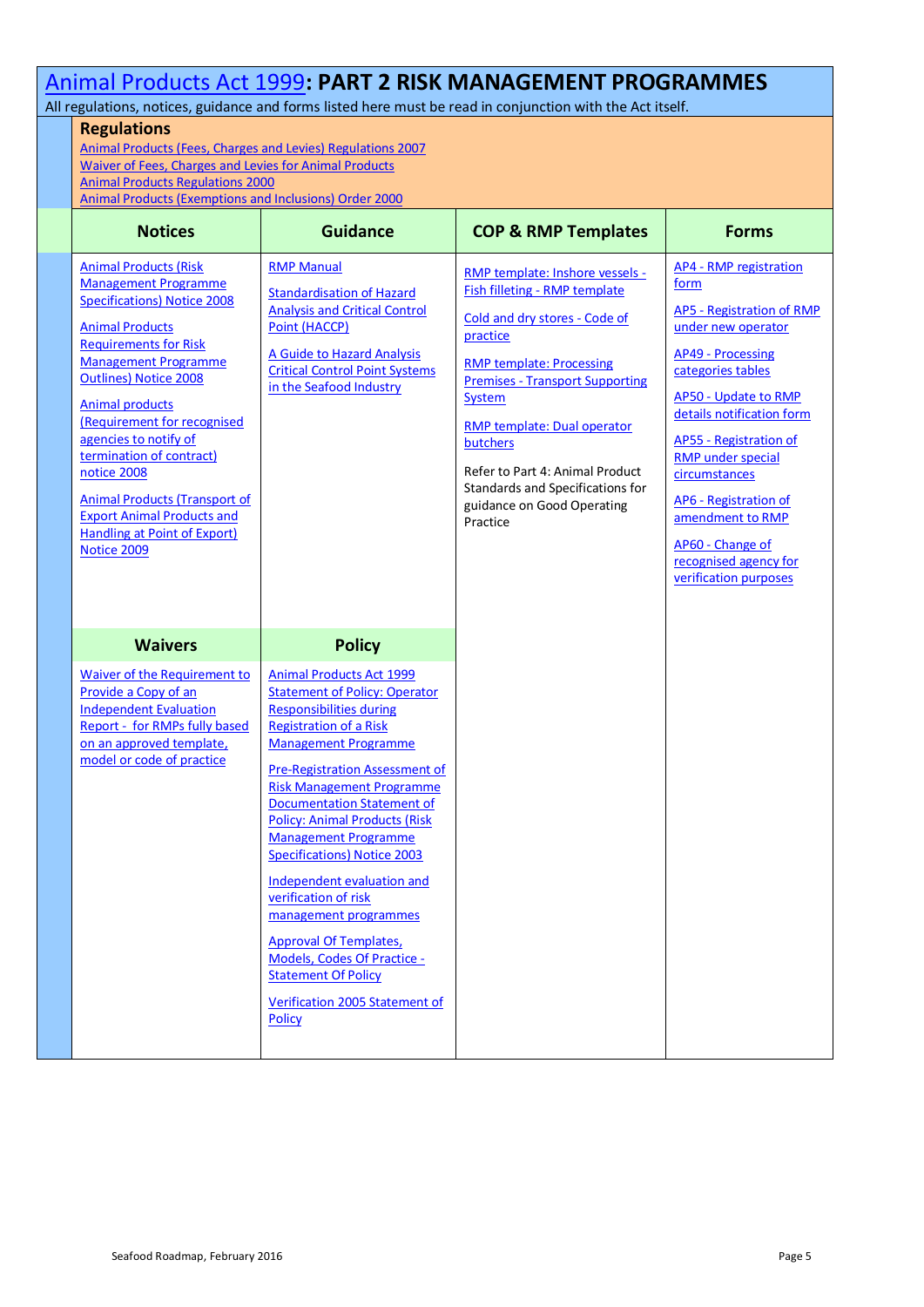| Animal Products Act 1999: PART 3 REGULATED CONTROL SCHEMES                                                                                                                                                                                                                                                                                                                                                                                                                                                                                                                                                                                      |                                                                                                                                                                                                       |                                                                                                                                                                                                                                                                                                                                                                                                                                   |  |  |
|-------------------------------------------------------------------------------------------------------------------------------------------------------------------------------------------------------------------------------------------------------------------------------------------------------------------------------------------------------------------------------------------------------------------------------------------------------------------------------------------------------------------------------------------------------------------------------------------------------------------------------------------------|-------------------------------------------------------------------------------------------------------------------------------------------------------------------------------------------------------|-----------------------------------------------------------------------------------------------------------------------------------------------------------------------------------------------------------------------------------------------------------------------------------------------------------------------------------------------------------------------------------------------------------------------------------|--|--|
| All regulations, notices, guidance and forms listed here must be read in conjunction with the Act itself.<br><b>Regulations</b><br>Animal Products (Fees, Charges and Levies) Regulations 2007<br><b>Animal Products (Exemptions and Inclusions) Order 2000</b><br>New Zealand Legislation: Animal Products (Regulated Control Scheme - Contaminant Monitoring and Surveillance) Regulations<br>2004                                                                                                                                                                                                                                            |                                                                                                                                                                                                       |                                                                                                                                                                                                                                                                                                                                                                                                                                   |  |  |
| New Zealand Legislation: Animal Products (Regulated Control Scheme - Bivalve Molluscan Shellfish) Regulations 2006<br>New Zealand Legislation: Animal Products (Regulated Control Scheme - Limited Processing Fishing Vessels) Regulations 2001                                                                                                                                                                                                                                                                                                                                                                                                 |                                                                                                                                                                                                       |                                                                                                                                                                                                                                                                                                                                                                                                                                   |  |  |
| <b>Notices</b>                                                                                                                                                                                                                                                                                                                                                                                                                                                                                                                                                                                                                                  | <b>Guidance</b>                                                                                                                                                                                       | <b>Forms</b>                                                                                                                                                                                                                                                                                                                                                                                                                      |  |  |
| <b>Transport of Animal Products</b>                                                                                                                                                                                                                                                                                                                                                                                                                                                                                                                                                                                                             |                                                                                                                                                                                                       |                                                                                                                                                                                                                                                                                                                                                                                                                                   |  |  |
| <b>Animal Products (Transport of Export</b><br>Animal Products and Handling at Point of<br><b>Export) Notice 2009</b><br><b>Animal Products (Regulated Control</b><br><b>Scheme - Transport of Animal Products</b><br>and Animal Material for Export with an<br><b>Official Assurance) Notice 2009</b><br><b>Animal Products (Regulated Control</b><br><b>Scheme - Transport of Animal Products</b><br>and Animal Material for Export with an<br><b>Official Assurance) Amendment Notice</b><br>2009<br><b>Animal Products (Regulated Control</b><br>Scheme - Handling of Animal Products and<br><b>Animal Material at Wharves) Notice 2010</b> | <b>RCS Template - Transport of Animal Material</b><br>and Product<br><b>RCS Template - Handling of Animal Material</b><br>and Product at Wharves                                                      | AP10 - Wharf operator form<br><b>AP16 - Registration of Transport</b><br><b>Service Operator/Vehicle Docking</b><br><b>Facility Operator</b>                                                                                                                                                                                                                                                                                      |  |  |
| <b>BMS and Fishing Vessel RCS</b>                                                                                                                                                                                                                                                                                                                                                                                                                                                                                                                                                                                                               |                                                                                                                                                                                                       |                                                                                                                                                                                                                                                                                                                                                                                                                                   |  |  |
| <b>Animal Products (Specifications for</b><br><b>Bivalve Molluscan Shellfish) Notice 2006</b>                                                                                                                                                                                                                                                                                                                                                                                                                                                                                                                                                   | Release of Fish or Fish Product Detained or<br><b>Recalled for Marine Biotoxin Reasons Guide</b><br><b>Guidelines for the Management of shellfish</b><br>quality assurance programme delivery centres | AP43 - Certificate of Competency as<br>a sampler<br>AP47 - Bivalve molluscan shellfish<br>harvest operator registration<br>AP42 - application for permit to<br>operate as a relay operator<br>AP46 - Bivalve molluscan shellfish<br>transport operator listing<br><b>AP44 - Bivalve Molluscan Shellfish</b><br><b>Depot Operator Listing</b><br><b>AP45 - Bivalve Molluscan Shellfish</b><br><b>Sorting Shed Operator Listing</b> |  |  |
| <b>Animal Products (Specifications for</b><br><b>Limited Processing Fishing Vessels) Notice</b><br>2005                                                                                                                                                                                                                                                                                                                                                                                                                                                                                                                                         | <b>Regulated Control Scheme for Limited</b><br><b>Processing Fishing Vessels: Operator</b><br><b>Guidelines</b>                                                                                       | <b>AP17 - Registration of a Limited</b><br><b>Processing Fishing Vessel</b>                                                                                                                                                                                                                                                                                                                                                       |  |  |
| Monitoring, Surveillance and Substance Control.                                                                                                                                                                                                                                                                                                                                                                                                                                                                                                                                                                                                 |                                                                                                                                                                                                       |                                                                                                                                                                                                                                                                                                                                                                                                                                   |  |  |
| <b>Animal Products (Contaminant Monitoring</b><br>and Surveillance) Notice                                                                                                                                                                                                                                                                                                                                                                                                                                                                                                                                                                      | <b>Animal Products Guidance Document:</b><br><b>Recognised Laboratory Programme</b>                                                                                                                   |                                                                                                                                                                                                                                                                                                                                                                                                                                   |  |  |

F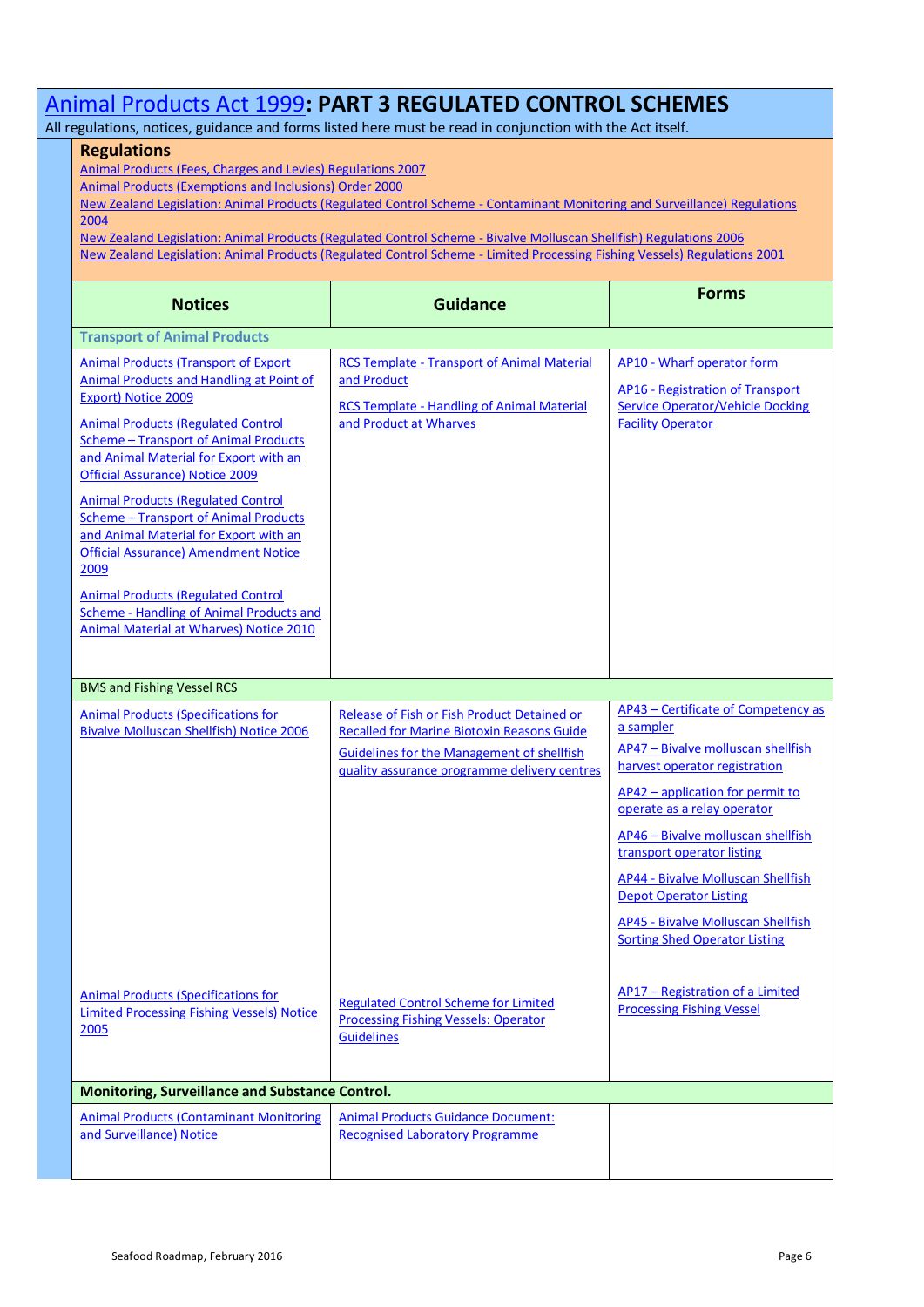# [Animal Products Act 1999](http://www.legislation.govt.nz/act/public/1999/0093/latest/DLM33502.html?search=ts_act%40bill%40regulation%40deemedreg_animal+products+act_resel_25_h&p=1)**: PART 4 ANIMAL PRODUCT STANDARDS AND**

### **SPECIFICATIONS**

All regulations, notices, guidance and forms listed here must be read in conjunction with the Act itself.

### **Regulations**

[Animal Products \(Fees, Charges and Levies\) Regulations 2007](http://www.legislation.govt.nz/regulation/public/2007/0130/latest/DLM437294.html?search=ts_all%40act%40bill%40regulation_animal+products_resel&p=1&sr=1) [Animal Products Regulations 2000](http://www.foodsafety.govt.nz/elibrary/industry/Animal_Products-Under_Acts.pdf)

[Food \(Safety\) Regulations 2002](http://www.legislation.govt.nz/regulation/public/2002/0396/latest/DLM173193.html?search=ts_regulation_food+safety+regulations+2002_resel&p=1&sr=1)

[Animal Products \(Exemptions and Inclusions\) Order 2000](http://www.legislation.govt.nz/regulation/public/2000/0209/latest/DLM9809.html)

| <b>Notices</b>                                                                                                                                                                                                                                                                                                                                                           | <b>Guidance</b>                                                                                                                                                                                                                                                                                                                                                                                                                                                                                                                                                                                                           | <b>Forms</b>                                                                                                                                                                                                                                         |
|--------------------------------------------------------------------------------------------------------------------------------------------------------------------------------------------------------------------------------------------------------------------------------------------------------------------------------------------------------------------------|---------------------------------------------------------------------------------------------------------------------------------------------------------------------------------------------------------------------------------------------------------------------------------------------------------------------------------------------------------------------------------------------------------------------------------------------------------------------------------------------------------------------------------------------------------------------------------------------------------------------------|------------------------------------------------------------------------------------------------------------------------------------------------------------------------------------------------------------------------------------------------------|
| <b>Animal Product Processing</b>                                                                                                                                                                                                                                                                                                                                         |                                                                                                                                                                                                                                                                                                                                                                                                                                                                                                                                                                                                                           |                                                                                                                                                                                                                                                      |
| <b>Animal Products (Definition of</b><br><b>Primary Processor) Notice 2000</b><br><b>Animal Products (Specifications</b><br>For Products Intended For Human<br><b>Consumption</b> ) Notice 2004<br>(Consolidated version)<br><b>Animal Products (Specifications for</b><br><b>Products Intended for Animal</b><br><b>Consumption</b> ) Notices<br>(Consolidated version) | Seafood: When is it Primary Processing or Just a "Fish<br>Shop"?<br>Processing of Seafood Products - Code of Practice<br><b>Guidelines for the Management of Listeria</b><br>$\bullet$<br>in Fish Packing Houses<br>Guidelines for seafood recall programmes<br>٠<br><b>Guidelines for Verification of cleaning</b><br>$\bullet$<br>programmes<br><b>Guidelines for Internal Compliance</b><br>٠<br><b>Programmes</b><br>99/125 Export of Crab, Paua and Kina - Biotoxin<br><b>Requirements</b><br>Cold and dry stores - Code of practice<br><b>Further processing - Code of practice</b><br>Rendering - Code of practice | <b>Supplier Statement For The Supply</b><br>Of Farmed Fish For Human<br><b>Consumption (Other Than Bivalve</b><br><b>Molluscan Shellfish)</b> (<br><b>Application Form: Approval or Re-</b><br>approval of Maintenance<br><b>Compound (Non-Dairy</b> |
| <b>Specification of Scientific Names of</b><br>Fish                                                                                                                                                                                                                                                                                                                      | <b>Fish names NZ and foreign</b>                                                                                                                                                                                                                                                                                                                                                                                                                                                                                                                                                                                          |                                                                                                                                                                                                                                                      |
| <b>Approved Maintenance</b><br><b>Compounds, Animal Products</b><br><b>Specifications for Products</b><br><b>Intended for Animal Consumption)</b><br><b>Notice 2006</b>                                                                                                                                                                                                  | <b>Approved Maintenance Compounds (Non-Dairy)</b><br><b>Manual</b><br><b>Guidance for the Control of Listeria monocytogenes</b><br>in ready-to-eat foods<br>Part 1: Listeria Management and Glossary<br><b>Part 2: Good Operating Practices</b><br>Part 3: Microbiological testing for verification of the<br>control of Listeria monocytogenes                                                                                                                                                                                                                                                                           |                                                                                                                                                                                                                                                      |
|                                                                                                                                                                                                                                                                                                                                                                          | Policy<br>Animal Products Act 1999 Animal Material Depots:<br><b>Statement of Policy</b>                                                                                                                                                                                                                                                                                                                                                                                                                                                                                                                                  |                                                                                                                                                                                                                                                      |
| <b>Monitoring, Surveillance and Substance Control</b>                                                                                                                                                                                                                                                                                                                    |                                                                                                                                                                                                                                                                                                                                                                                                                                                                                                                                                                                                                           |                                                                                                                                                                                                                                                      |
| <b>Animal Products (Contaminant</b><br><b>Monitoring and Surveillance)</b><br><b>Notice</b>                                                                                                                                                                                                                                                                              | <b>Laboratory Approval Scheme</b><br>Tests that individual laboratories are approved to<br>perform LAS - schedule of official tests and their<br>numerical references<br>A Guide for the Validation and Approval of New<br>Marine Biotoxin Test Methods, Issue 1<br>Guidance for the compositing of seafood products<br>and environmental samples for microbiological<br>testing                                                                                                                                                                                                                                          |                                                                                                                                                                                                                                                      |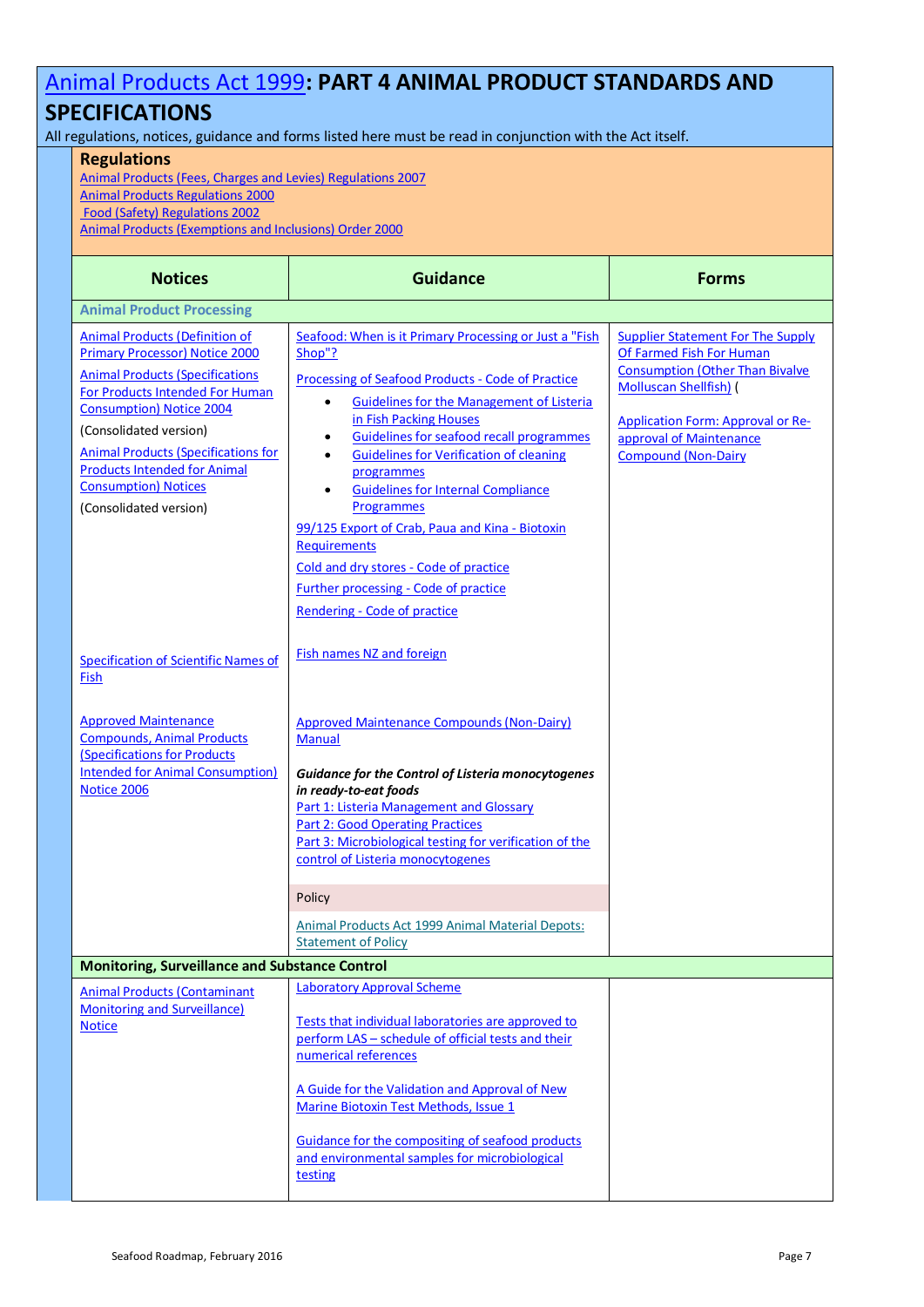# [Animal Products Act 1999](http://www.legislation.govt.nz/act/public/1999/0093/latest/DLM33502.html?search=ts_act%40bill%40regulation%40deemedreg_animal+products+act_resel_25_h&p=1)**: PART 5 EXPORT OF ANIMAL MATERIAL AND**

### **PRODUCTS**

All regulations, notices, guidance and forms listed here must be read in conjunction with the Act itself.

### **Regulations**

[Animal Products \(Fees, Charges and Levies\) Regulations 2007](http://www.legislation.govt.nz/regulation/public/2007/0130/latest/DLM437294.html?search=ts_all%40act%40bill%40regulation_animal+products_resel&p=1&sr=1) [Refund or waiver of E-cert charges: Animal Products \(Fees, Charges and Levies\) Regulations 2007](http://www.foodsafety.govt.nz/elibrary/industry/Refund_Waiver-Some_Users.htm) [Animal Products \(Exemptions and Inclusions\) Order 2000](http://www.legislation.govt.nz/regulation/public/2000/0209/latest/DLM9809.html)

| <b>Notices</b>                                                                                                                                                | <b>Guidance</b>                                                                                                                                                                                                                                                                                                                                                                   | <b>Forms</b>                                                                                                                                                                                                                                                                                                                                                    |
|---------------------------------------------------------------------------------------------------------------------------------------------------------------|-----------------------------------------------------------------------------------------------------------------------------------------------------------------------------------------------------------------------------------------------------------------------------------------------------------------------------------------------------------------------------------|-----------------------------------------------------------------------------------------------------------------------------------------------------------------------------------------------------------------------------------------------------------------------------------------------------------------------------------------------------------------|
| <b>General Export Requirements</b>                                                                                                                            |                                                                                                                                                                                                                                                                                                                                                                                   |                                                                                                                                                                                                                                                                                                                                                                 |
| <b>Animal Products (Official Assurances</b><br><b>Specifications) Notice 2013</b>                                                                             | <b>Official Assurances Programme</b>                                                                                                                                                                                                                                                                                                                                              | <b>AP1-Exporter Registration Form</b><br><b>AP20-Animal Products Country</b><br><b>Listing Form</b><br><b>Export Non Conformance Report</b><br>- Non Dairy                                                                                                                                                                                                      |
| <b>Free Sales Certificates</b>                                                                                                                                |                                                                                                                                                                                                                                                                                                                                                                                   |                                                                                                                                                                                                                                                                                                                                                                 |
|                                                                                                                                                               |                                                                                                                                                                                                                                                                                                                                                                                   | Free Sale Advice Statement -<br><b>Application Form</b><br>MP09 - Application for a Free<br>Sale Certificate<br><b>Manufacturer's Declaration to</b><br><b>Support Free Sale Certification</b><br>MP10 - Certification Unit New<br><b>Client Registration - Application</b><br>Form                                                                             |
| E-cert                                                                                                                                                        |                                                                                                                                                                                                                                                                                                                                                                                   |                                                                                                                                                                                                                                                                                                                                                                 |
| <b>Animal Products Notice: Electronic</b><br><b>Certification System Costs - Non dairy Animal</b><br>Product Industry - effective on 01 November<br>2014      | <b>Animal Products E-cert Help Files</b><br><b>E-cert Company Co-ordinator Instruction</b><br><b>Manual and Business Procedures</b><br><b>Getting access to E-cert</b><br><b>Getting help with E-cert</b>                                                                                                                                                                         | <b>EC01 - Access to Animal</b><br><b>Products E-cert</b><br>AP26 - Register a Company Co-<br>ordinator for E-cert<br><b>Animal Products E-cert Direct</b><br><b>Debit - Authorisation Form</b><br><b>Animal Products E-cert</b><br>Organisation to be Billed -<br><b>Application Form</b><br><b>Animal Products Paper Eligibility</b><br>Document / Declaration |
| <b>Export Requirements for Branding, Marking and Security Devices</b>                                                                                         |                                                                                                                                                                                                                                                                                                                                                                                   |                                                                                                                                                                                                                                                                                                                                                                 |
| <b>Animal Products (Export Requirements for</b><br><b>Branding, Marking and Security Devices)</b><br>Notice 2012                                              | Manual 15: Approvals brands – Inspection<br>Legend material - Container Seals<br><b>Animal Products - Official Devices Programme:</b><br><b>Interim Requirements, and Guidance for</b><br><b>Operator Seal use</b><br><b>Animal Products - Official Devices: NZFSA</b><br><b>Container Seals</b><br><b>Approval Notice Amending Carton Seals and</b><br><b>Intervention Seals</b> |                                                                                                                                                                                                                                                                                                                                                                 |
| <b>Specific Requirements</b>                                                                                                                                  |                                                                                                                                                                                                                                                                                                                                                                                   |                                                                                                                                                                                                                                                                                                                                                                 |
| <b>Animal Products (Fish Export Processing</b><br><b>Requirements) Notice 2011</b><br><b>Animal Products (Export Approved Premises)</b><br><b>Notice 2011</b> | <b>Mercury Certification Guide</b><br><b>Approved Fish Names List</b>                                                                                                                                                                                                                                                                                                             | <b>Application Form AP41: Export</b><br><b>Approved Premises Listing</b>                                                                                                                                                                                                                                                                                        |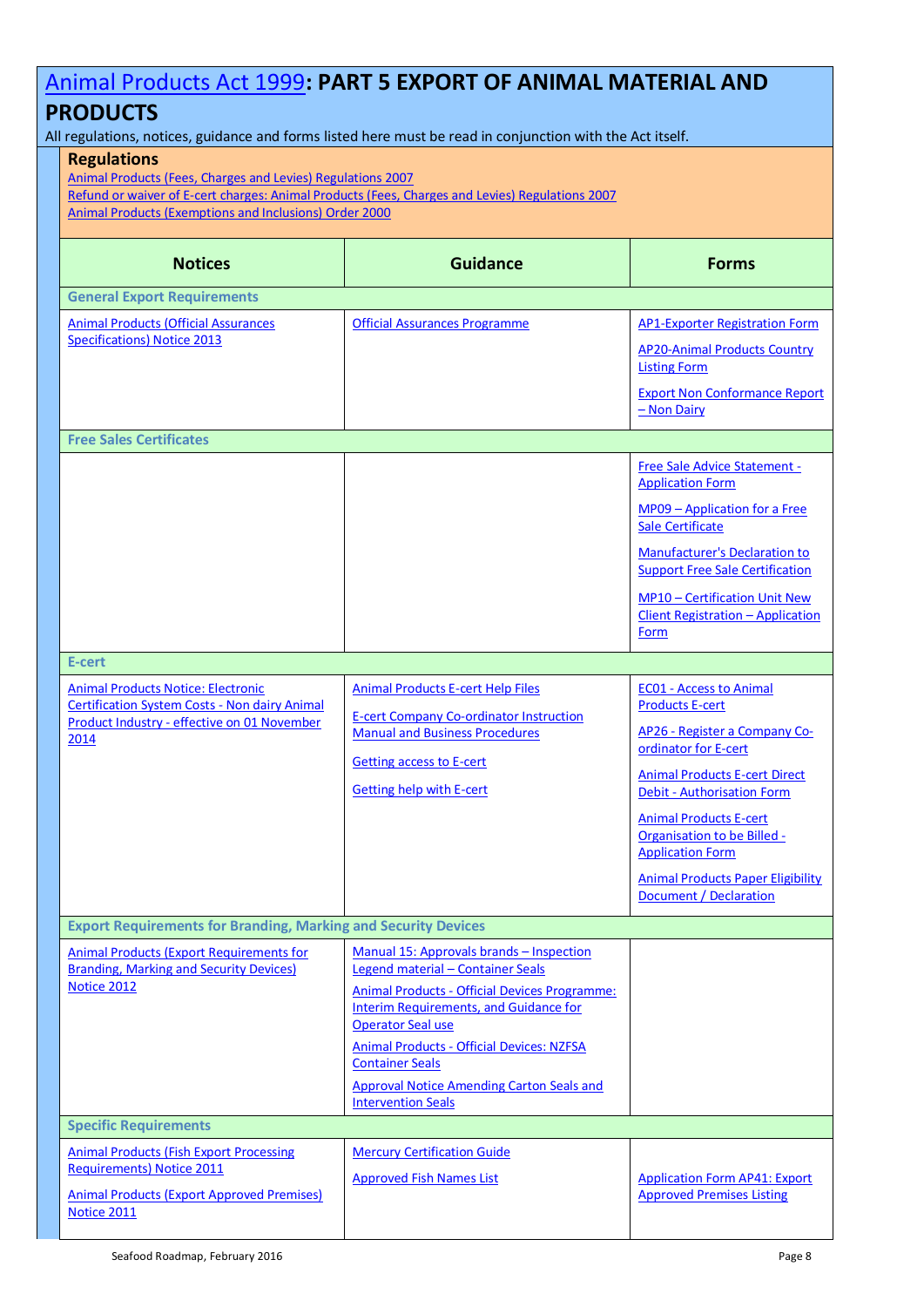| Transport of products requiring an official assurance (Refer PART 3: Regulated Control Schemes)                                                                                                                                                                                                                                                                                                                                           |                                                                                                                               |                                                                                                                                                                                                                            |  |
|-------------------------------------------------------------------------------------------------------------------------------------------------------------------------------------------------------------------------------------------------------------------------------------------------------------------------------------------------------------------------------------------------------------------------------------------|-------------------------------------------------------------------------------------------------------------------------------|----------------------------------------------------------------------------------------------------------------------------------------------------------------------------------------------------------------------------|--|
| <b>Export Verification</b>                                                                                                                                                                                                                                                                                                                                                                                                                |                                                                                                                               |                                                                                                                                                                                                                            |  |
| <b>Animal Products (Export Verification</b><br><b>Requirements) Notice 2011</b>                                                                                                                                                                                                                                                                                                                                                           | <b>Animal Products Export Verification</b><br>Programme                                                                       |                                                                                                                                                                                                                            |  |
| <b>Overseas Market Access Requirements (OMARS) Specific country Requirements including country specific</b><br>notifications, FYIs and other information<br><b>Link to OMARS</b><br><b>Market Access Prioritisation Process</b><br>Application Form AP34: European Union Aquaculture Farms and Growing Areas Listing Form<br>Fishing vessels other than processing or freezer vessels supplying European Union listed processing premises |                                                                                                                               |                                                                                                                                                                                                                            |  |
| <b>Country Listings</b><br>Country listings - animal products (non-dairy)<br>AP20-Animal Products Country Listing Form                                                                                                                                                                                                                                                                                                                    |                                                                                                                               |                                                                                                                                                                                                                            |  |
|                                                                                                                                                                                                                                                                                                                                                                                                                                           | Overseas Market Access Requirements for your information (FYI) documents - Animal Products                                    |                                                                                                                                                                                                                            |  |
| For your information (FYI) documents - Animal                                                                                                                                                                                                                                                                                                                                                                                             | F3/03 Label Claims                                                                                                            |                                                                                                                                                                                                                            |  |
| <b>Products</b><br>Generic - Also refer to specific country OMARs                                                                                                                                                                                                                                                                                                                                                                         | F3-04 Wooden Packaging Material Used in the<br>Export of any Products from New Zealand                                        |                                                                                                                                                                                                                            |  |
| <b>Overseas Market Access Requirement Notifications</b>                                                                                                                                                                                                                                                                                                                                                                                   |                                                                                                                               |                                                                                                                                                                                                                            |  |
| <b>OMAR Notifications</b>                                                                                                                                                                                                                                                                                                                                                                                                                 |                                                                                                                               |                                                                                                                                                                                                                            |  |
| Generic - Also refer to specific country OMARs                                                                                                                                                                                                                                                                                                                                                                                            |                                                                                                                               |                                                                                                                                                                                                                            |  |
| 08/009 Laboratory Approval                                                                                                                                                                                                                                                                                                                                                                                                                |                                                                                                                               |                                                                                                                                                                                                                            |  |
| 08/036 Imported Animal Product Inspection<br>Requirements                                                                                                                                                                                                                                                                                                                                                                                 |                                                                                                                               |                                                                                                                                                                                                                            |  |
| 01/172 Import of Foreign Animal Material and<br>Animal Products and Return To New Zealand<br>of New Zealand Animal Material and Animal<br>Products For Domestic Use or Export. (Note:<br>clauses 4 and 5 amended by 08/036)                                                                                                                                                                                                               |                                                                                                                               |                                                                                                                                                                                                                            |  |
| 01/040 Shellfish Lot Numbering Systems                                                                                                                                                                                                                                                                                                                                                                                                    |                                                                                                                               |                                                                                                                                                                                                                            |  |
| 99/125 Export of Crab, Paua and Kina -<br><b>Biotoxin Requirements</b>                                                                                                                                                                                                                                                                                                                                                                    |                                                                                                                               |                                                                                                                                                                                                                            |  |
| <b>Exporting Live Fish</b>                                                                                                                                                                                                                                                                                                                                                                                                                |                                                                                                                               |                                                                                                                                                                                                                            |  |
| <b>Animal Products (Recognised Agencies and</b><br><b>Persons Specifications) Notice 2011</b><br><b>Animal Products (Official Assurances</b><br><b>Specification) Notice 2013</b>                                                                                                                                                                                                                                                         | <b>Code of Practice: General Live Animal Export</b><br><b>Definitions</b><br><b>Export Requirement and Certificate Search</b> | <b>Application Form AP8:</b><br><b>Recognised Agency</b><br><b>Application Form AP7:</b><br><b>Recognised Person</b><br><b>Application Form 5: Approval for</b><br><b>Access to Export Certificate</b><br><b>Templates</b> |  |
|                                                                                                                                                                                                                                                                                                                                                                                                                                           |                                                                                                                               |                                                                                                                                                                                                                            |  |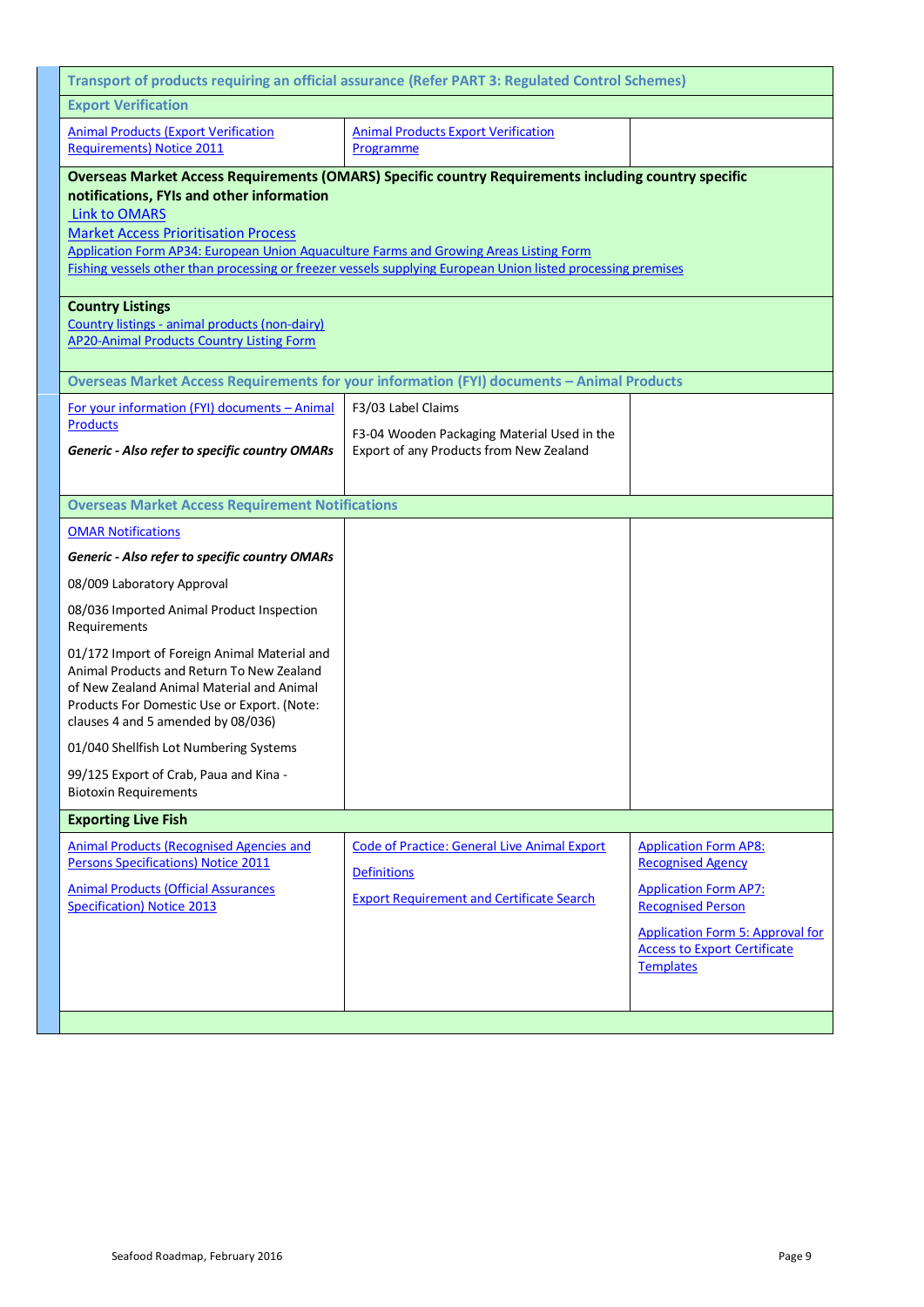### [Animal Products Act 1999](http://www.legislation.govt.nz/act/public/1999/0093/latest/DLM33502.html?search=ts_act%40bill%40regulation%40deemedreg_animal+products+act_resel_25_h&p=1)**: PART 8 RECOGNISED AGENCIES AND PERSONS**

All regulations, notices, guidance and forms listed here must be read in conjunction with the Act itself.

### **Regulations**

[Animal Products \(Fees, Charges and Levies\) Regulations 2007](http://www.legislation.govt.nz/regulation/public/2007/0130/latest/DLM437294.html?search=ts_all%40act%40bill%40regulation_animal+products_resel&p=1&sr=1) [Animal Products Regulations 2000](http://www.foodsafety.govt.nz/elibrary/industry/Animal_Products-Under_Acts.pdf) [Animal Products \(Exemptions and Inclusions\) Order 2000](http://www.legislation.govt.nz/regulation/public/2000/0209/latest/DLM9809.html)

| <b>Notices</b>                                                                                                                                                                                                              | Guidance                                                                                                                                                                        | <b>Forms</b>                                                                                                                                                                                   |
|-----------------------------------------------------------------------------------------------------------------------------------------------------------------------------------------------------------------------------|---------------------------------------------------------------------------------------------------------------------------------------------------------------------------------|------------------------------------------------------------------------------------------------------------------------------------------------------------------------------------------------|
| <b>Animal Products (Recognised)</b><br><b>Agencies and Persons</b><br><b>Specifications) Notice 2015</b><br>Animal products (Requirement for<br>recognised agencies to notify of<br>termination of contract) notice<br>2008 | <b>Laboratory Approval Scheme</b><br>Evaluators' manual for risk management<br>programmes<br><b>Accredited Evaluator Interim Application Pack</b><br>Recognised agency policies | AP7 - Recognised Person form<br>AP8 - Recognised Agency form<br>AP60 - Change of recognised agency for<br>verification purposes<br><b>PAL1 - Recognised Pesticide Analytical</b><br>Laboratory |
| <b>Animal Products: Specifications for</b><br>Laboratories                                                                                                                                                                  |                                                                                                                                                                                 |                                                                                                                                                                                                |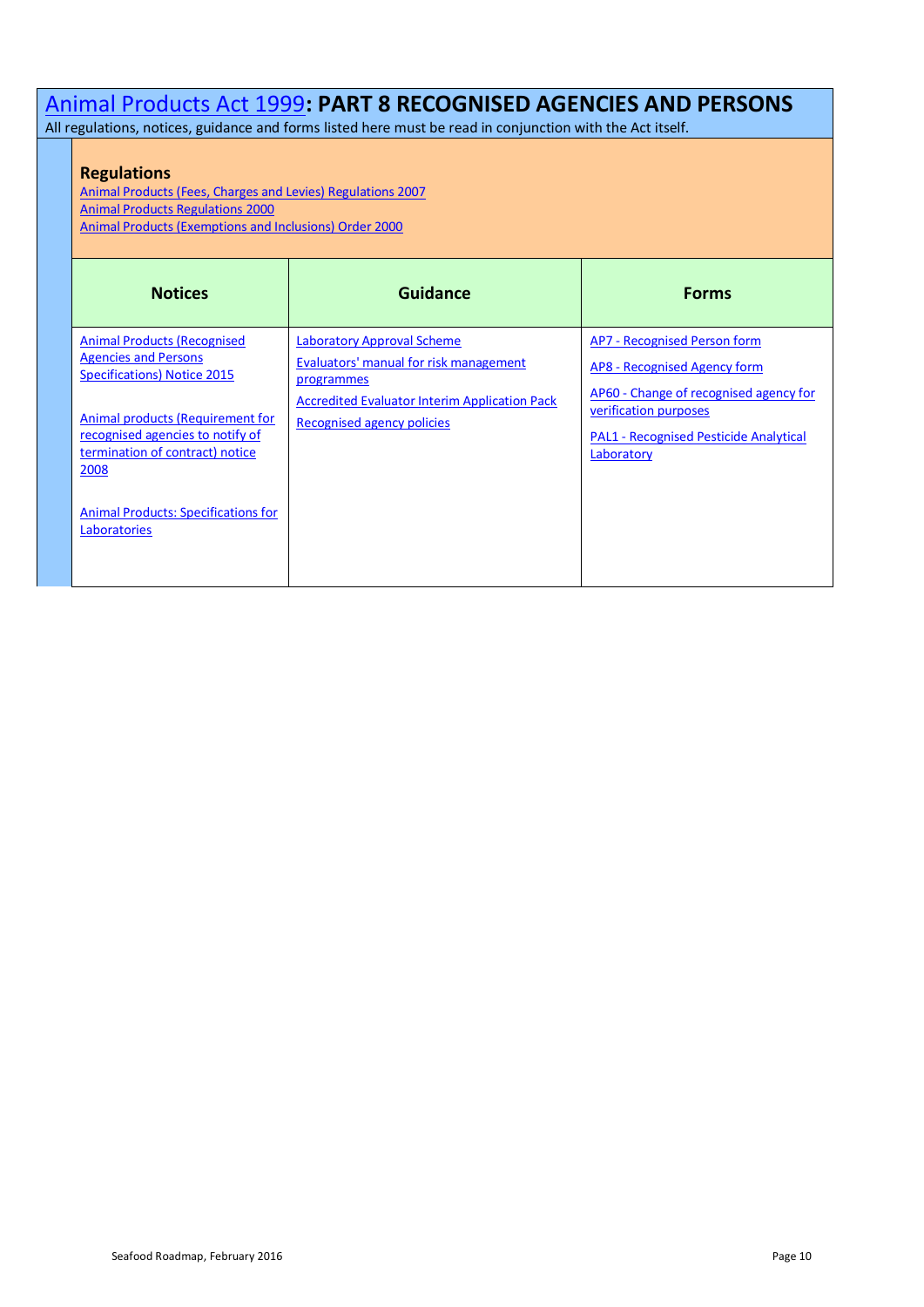### <span id="page-10-0"></span>**OTHER INFORMATION: FORMS RELATED TO:**

### **Food Control Plans, Manufacturing, RCS and RMP's**

AP4 - [RMP registration form](http://www.foodsafety.govt.nz/elibrary/industry/registration-application-form-ap4/index.htm)

AP5 - [Registration of RMP under new operator](http://www.foodsafety.govt.nz/elibrary/industry/registration-under-operator-ap5/index.htm)

- AP49 [Processing categories tables](http://www.foodsafety.govt.nz/elibrary/industry/processing-categories-tables-ap49/index.htm)
- AP50 [Update to RMP details notification form](http://www.foodsafety.govt.nz/elibrary/industry/update-details-notification-ap50/index.htm)

AP55 - [Registration of RMP under special circumstances](http://www.foodsafety.govt.nz/elibrary/industry/registration-under-ap-55-rmp-special-circumstances/index.htm)

AP6 - [Registration of amendment to RMP](http://www.foodsafety.govt.nz/elibrary/industry/registration-amendment-application-ap6/index.htm)

AP60 - [Change of recognised agency for verification purposes](http://www.foodsafety.govt.nz/elibrary/industry/ap60.pdf)

AP10 - [Wharf operator form](http://www.foodsafety.govt.nz/elibrary/industry/application-form-ap10-ap-10-wharf-operator-registration/)

AP16 - [Registration of Transport Service Operator/Vehicle Docking Facility Operator](http://www.foodsafety.govt.nz/elibrary/industry/ap16-transport-operator-registration/index.htm)

AP17 – [Registration of a Limited Processing Fishing Vessel](http://www.foodsafety.govt.nz/elibrary/industry/application-form-ap17-ltd-process-fishing-vessels/index.htm)

AP19 – [Animal Material Depot Listing: Fish \(other than bivalve molluscan shellfish\)/ Killed Wild Mammal](http://www.foodsafety.govt.nz/elibrary/industry/application-form-listing-ap19-animal-material-depot/index.htm)

AP43 – [Certificate of Competency as a sampler](http://www.foodsafety.govt.nz/elibrary/industry/certificate-competency-ap-43-sampler-certification/index.htm)

AP47 – [Bivalve molluscan shellfish harvest operator registration](http://www.foodsafety.govt.nz/elibrary/industry/application-form-ap47-ap-47-harvest-operators/index.htm)

AP42 – [application for permit to operate as a relay operator](http://www.foodsafety.govt.nz/elibrary/industry/application-form-ap42-ap-42-relay-operator/index.htm)

AP44 - [Bivalve Molluscan Shellfish Depot Operator Listing](http://www.foodsafety.govt.nz/elibrary/industry/application-form-ap44-ap-44-depot-operator-listing/index.htm)

- AP45 [Bivalve Molluscan Shellfish Sorting Shed Operator Listing](http://www.foodsafety.govt.nz/elibrary/industry/application-form-ap45-ap-45-bms-sorting-shed-operator/index.htm)
- AP46 [Bivalve molluscan shellfish transport operator listing](http://www.foodsafety.govt.nz/elibrary/industry/application-form-ap46-ap-46-bms-transporter/index.htm)

[Application Form: Approval or Re-approval of Maintenance Compound \(Non-Dairy\)](http://www.foodsafety.govt.nz/elibrary/industry/application-form-maintenance-chemical-approvals/index.htm)

#### **Export**

[AP1-Exporter Registration](http://www.foodsafety.govt.nz/elibrary/industry/application-form-registration-exporters/ap1.pdf) Form

OP1 - [Organic exporter registration](http://www.foodsafety.govt.nz/elibrary/industry/application-organic-exporter-registration-form/index.htm)

[Market Access Prioritisation Process](http://www.foodsafety.govt.nz/elibrary/industry/market-access/index.htm)

AP41 - [Export Approved Premises Listing](http://www.foodsafety.govt.nz/elibrary/industry/application-form-listing-ap-41-export-approved-premises/index.htm)

[AP20-Animal Products Country Listing Form](http://www.foodsafety.govt.nz/elibrary/industry/AP20-country-listing/index.htm)

[Export Non Conformance Report](http://www.foodsafety.govt.nz/elibrary/industry/non-conformance-report-non-dairy.rtf) – Non Dairy

EC01 - [Access to Animal Products E-cert](http://www.foodsafety.govt.nz/elibrary/industry/form-ec01-access-application/index.htm)

AP26 - [Register a Company Co-ordinator for](http://www.foodsafety.govt.nz/elibrary/industry/ap26.pdf) E-cert

[Animal Products E-cert Direct Debit -](http://www.foodsafety.govt.nz/elibrary/industry/direct-debit.pdf) Authorisation Form

Animal [Products E-cert Organisation to be Billed -](http://www.foodsafety.govt.nz/elibrary/industry/application-form-cert-billing/index.htm) Application Form

[Animal Products Paper Eligibility Document / Declaration](http://www.foodsafety.govt.nz/elibrary/industry/Paper_Eligibility-About_Animal.pdf)

[Free Sale Advice Statement -Application Form](http://www.foodsafety.govt.nz/elibrary/industry/application-form-free-sale-certificates/index.htm)

MP09 – [Application for a Free Sale Certificate](http://www.foodsafety.govt.nz/elibrary/industry/application-form-free-sale-certificates/index.htm)

MP10 – [Certification Unit New Client Registration](http://www.foodsafety.govt.nz/elibrary/industry/Application_Form-Company_With.doc) – Application Form

[Manufacturer's Declaration to Support Free Sale Certification](http://www.foodsafety.govt.nz/elibrary/industry/Manufacturer_Declaration-About_Product.doc)

#### **Import**

[Single Use Permit for Prescribed Foods \(foods of regulatory interest\) -](http://www.foodsafety.govt.nz/elibrary/industry/prescribed-foods-foods-nzfsa-single-use-permit-application/index.htm) Application Form

[NZFSA Multiple Release Permit application form](http://www.foodsafety.govt.nz/elibrary/industry/nzfsa-application-multiple-release-permit/index.htm)

[Customs Form 224 \(Client Registration Application\)](http://www.foodsafety.govt.nz/elibrary/industry/imp1/index.htm) New Zealand Customs Credit Facility - Application Form

Credit Facility - [Application Form](http://www.foodsafety.govt.nz/elibrary/industry/credit-facility.pdf)

### **Recognised Agencies Including Laboratories**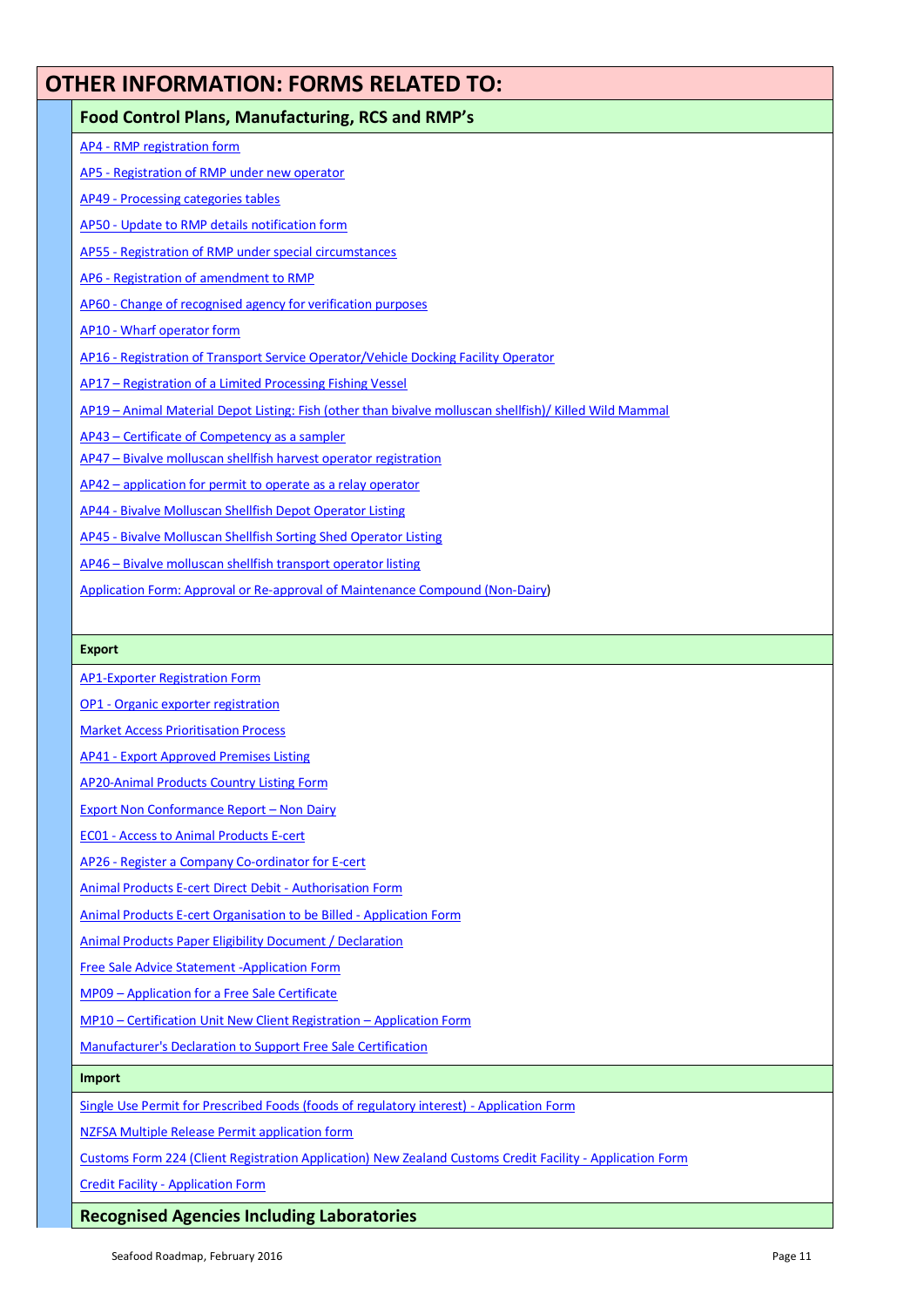AP7 - [Recognised Person form](http://www.foodsafety.govt.nz/elibrary/industry/animal-products-recognised-accredited-persons/)

AP8 - [Recognised Agency form](http://www.foodsafety.govt.nz/elibrary/industry/application-form-agency-recognised-agencies/)

AP60 - [Change of recognised agency for verification purposes](http://www.foodsafety.govt.nz/elibrary/industry/ap60.pdf)

PAL1 - [Recognised Pesticide Analytical Laboratory](http://www.foodsafety.govt.nz/elibrary/industry/Application_Form-Renew_Change.doc)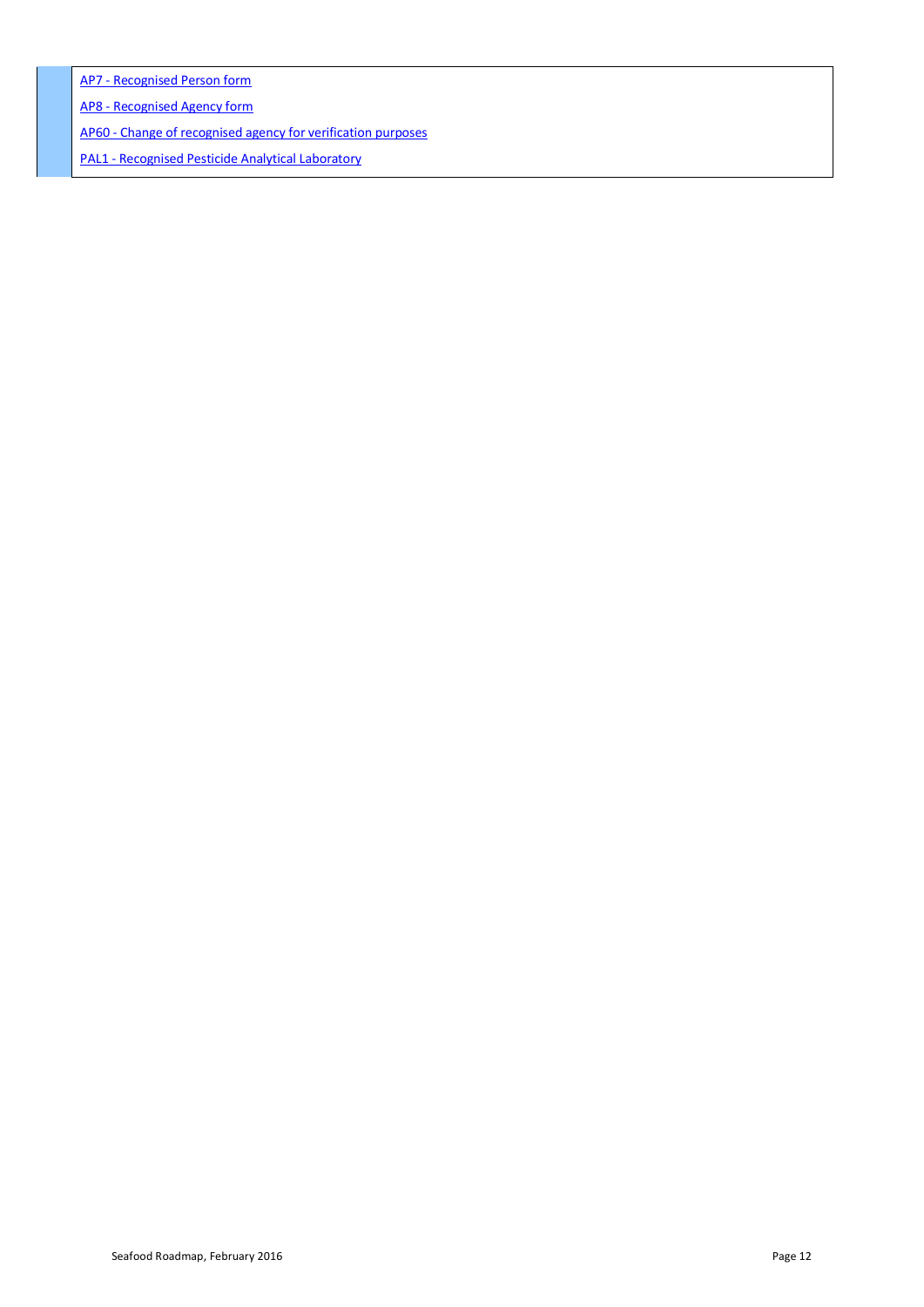### <span id="page-12-0"></span>**OTHER INFORMATION: REGISTERS AND LISTS RELATED TO:**

### **Food Safety Programmes, Manufacturing, and RMP's**

[Approved Food Businesses](https://eatsafe.nzfsa.govt.nz/web/public/approved-food-businesses?p_p_id=searchFoodBusinesses_WAR_aaol&p_p_lifecycle=1&p_p_state=normal&p_p_mode=view&p_p_col_id=column-2&p_p_col_count=1&_searchFoodBusinesses_WAR_aaol_action=recentRegistrations)

[Approved Maintenance Compounds](http://www.foodsafety.govt.nz/registers-lists/maintenance-compounds/index.htm) – non dairy

[Auditor register, Food Safety Programmes](http://www.foodsafety.govt.nz/registers-lists/auditors/index.htm)

Consultants - [Food safety programme](http://www.foodsafety.govt.nz/registers-lists/fsp-consultants.htm)

Consultants - [Risk management programme](http://www.foodsafety.govt.nz/registers-lists/rmp-consultants.htm)

[Food safety programmes \(FSPs\)](http://www.foodsafety.govt.nz/registers-lists/exemption.htm)

Risk management programmes – [animal products \(non-dairy\)](http://www.foodsafety.govt.nz/registers-lists/risk-management-programmes/index.htm)

[Listed animal material depots](http://www.foodsafety.govt.nz/registers-lists/animal-material-depot/index.htm)

[List of laboratories for testing imported food](http://www.foodsafety.govt.nz/elibrary/industry/labs-for-testing-imported-foods.pdf)

[Industry associations](http://www.foodsafety.govt.nz/elibrary/industry/register-list-industry-associations.htm)

[Fish names](http://www.foodsafety.govt.nz/elibrary/industry/approved-fish-names/index.htm)

[Homekill and recreational catch service providers](http://www.foodsafety.govt.nz/registers-lists/service-providers/index.htm)

[Hazard database](http://www.foodsafety.govt.nz/registers-lists/hazards/index.htm)

### **Export**

[Animal Product Export Certificates](http://www.foodsafety.govt.nz/elibrary/industry/Approved_Quota-.htm)

[Exporters](http://www.foodsafety.govt.nz/registers-lists/exporters/index.htm) register -non- dairy

[Fishing vessels other than processing or freezer vessels supplying European Union listed processing premises](http://www.foodsafety.govt.nz/registers-lists/eu-registered-vessels/index.htm)

[Organic exporters](http://www.foodsafety.govt.nz/registers-lists/organic-exporters-register/index.htm)

[Authorised persons designated to sign MPI](http://www.foodsafety.govt.nz/registers-lists/organics-authorised.htm) organic animal product export certificates

[Veterinary authorised/authorised persons designated to sign MPI fish export certificates](http://www.foodsafety.govt.nz/registers-lists/fish-authorised.htm)

[Veterinary authorised/authorised persons designated to sign MPI live animal exports & germplasm certificates](http://www.foodsafety.govt.nz/registers-lists/animals-authorised.htm)

Country listings – [animal products \(non-dairy\)](http://www.foodsafety.govt.nz/elibrary/industry/country-animal-products/index.htm)

[Export Approved Premises](http://www.foodsafety.govt.nz/registers-lists/export-approved-premises/index.htm)

MPI [devices register](http://www.foodsafety.govt.nz/registers-lists/maf-devices)

### **Recognised Agencies including laboratories and persons**

[Recognised verification agencies](http://www.foodsafety.govt.nz/elibrary/industry/Animal_Products-.htm) – animal products excluding dairy

Verifiers – [animal products](http://www.foodsafety.govt.nz/registers-lists/verifiers/index.htm)

Evaluators – [animal products](http://www.foodsafety.govt.nz/registers-lists/evaluators-rmp/index.htm)

[Organics third party agency register](http://www.foodsafety.govt.nz/registers-lists/tpa-register/index.htm)

LAS - [Approved laboratories list](http://www.foodsafety.govt.nz/registers-lists/milab/index.htm)

LAS – [Associate trainers](http://www.foodsafety.govt.nz/registers-lists/associate-trainers/index.htm)

LAS – [Certified trainers](http://www.foodsafety.govt.nz/registers-lists/certified-trainers/index.htm)

LAS – [Laboratory Scope list](http://www.foodsafety.govt.nz/registers-lists/laboratory-scope-list/index.htm)

LAS – [Laboratory signatories](http://www.foodsafety.govt.nz/registers-lists/laboratory-signatories/index.htm) – recognised persons list

### **Agricultural Compounds and Veterinary Medicines**

ACVM register - [veterinary medicines, agricultural chemicals and vertebrate toxic agents](https://eatsafe.nzfsa.govt.nz/web/public/acvm-register)

[Manufacturers of veterinary medicines and vertebrate toxic agents](http://www.foodsafety.govt.nz/registers-lists/manufacturers-of-VM-VTA/index.htm)

Consultants - [veterinary medicines and agricultural chemicals](http://www.foodsafety.govt.nz/registers-lists/consultants/index.htm)

[Substances Generally Recognised as Safe \(GRAS\)](http://www.foodsafety.govt.nz/elibrary/industry/gras/index.htm)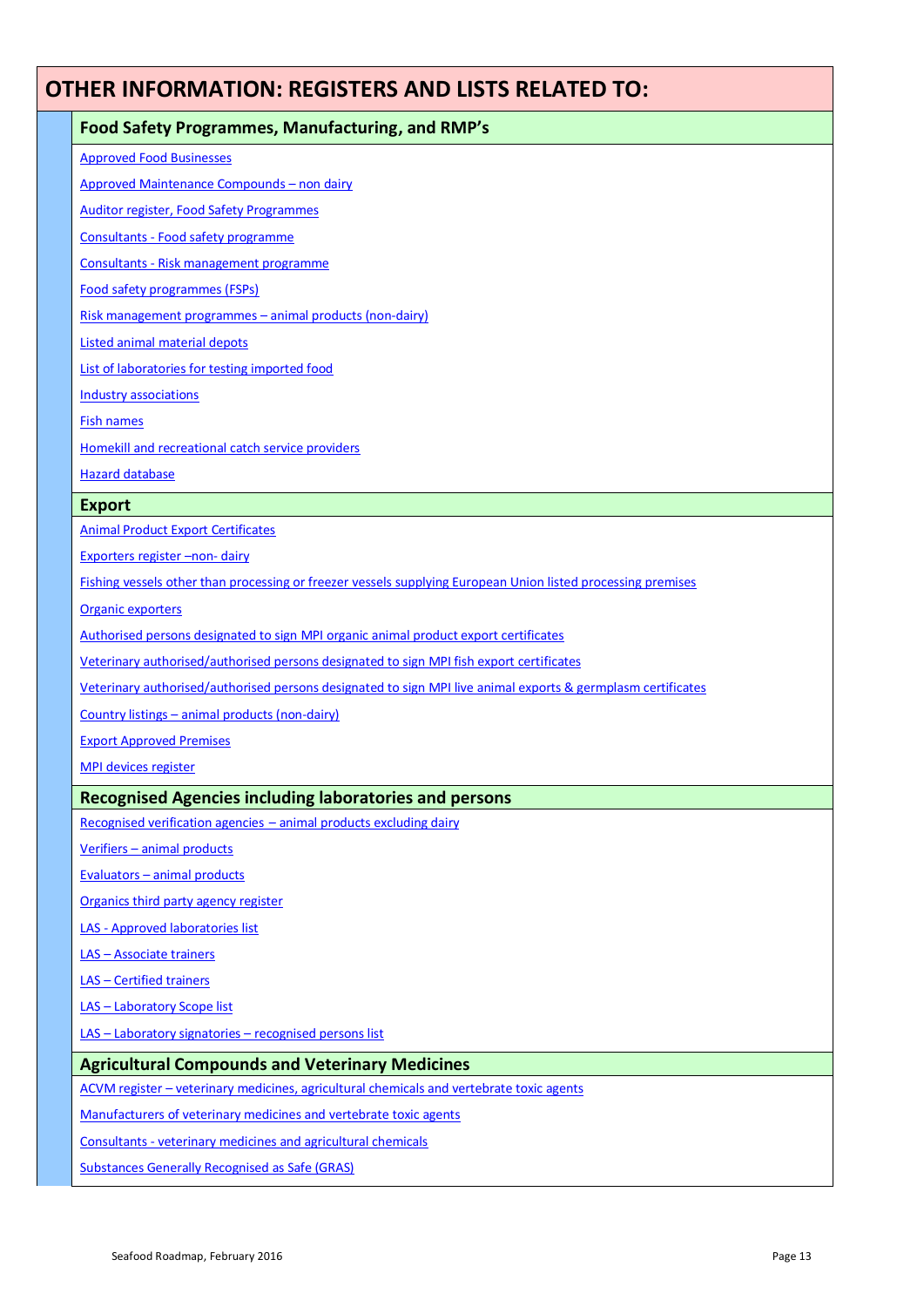### **Regulated Control Schemes**

[Regulated control scheme \(RCS\) -](http://www.foodsafety.govt.nz/registers-lists/transport-operators/index.htm) transport operators

[Wharf Registrations](http://www.foodsafety.govt.nz/registers-lists/wharf-registrations)

[Limited Processing Fishing Vessels](http://www.foodsafety.govt.nz/registers-lists/limited-processing-fishing-vessels/index.htm)

[Bivalve Molluscan Shellfish Regulated Control Scheme List of Certified Samplers](http://www.foodsafety.govt.nz/elibrary/industry/BMS-certified-samplers.pdf)

[Bivalve molluscan shellfish harvest operators](http://www.foodsafety.govt.nz/registers-lists/bms-harvest-operators/index.htm)

[Bivalve molluscan shellfish transport operators](http://www.foodsafety.govt.nz/registers-lists/bms-transporters/index.htm)

BMS - [Shellfish growing areas classified for harvest for human consumption](http://www.foodsafety.govt.nz/elibrary/industry/shellfish-growing.pdf) 

BMS - [Sorting sheds](http://www.foodsafety.govt.nz/registers-lists/bms-sorting-shed/index.htm)

BMS - [Depot operators](http://www.foodsafety.govt.nz/registers-lists/bms-depot/index.htm)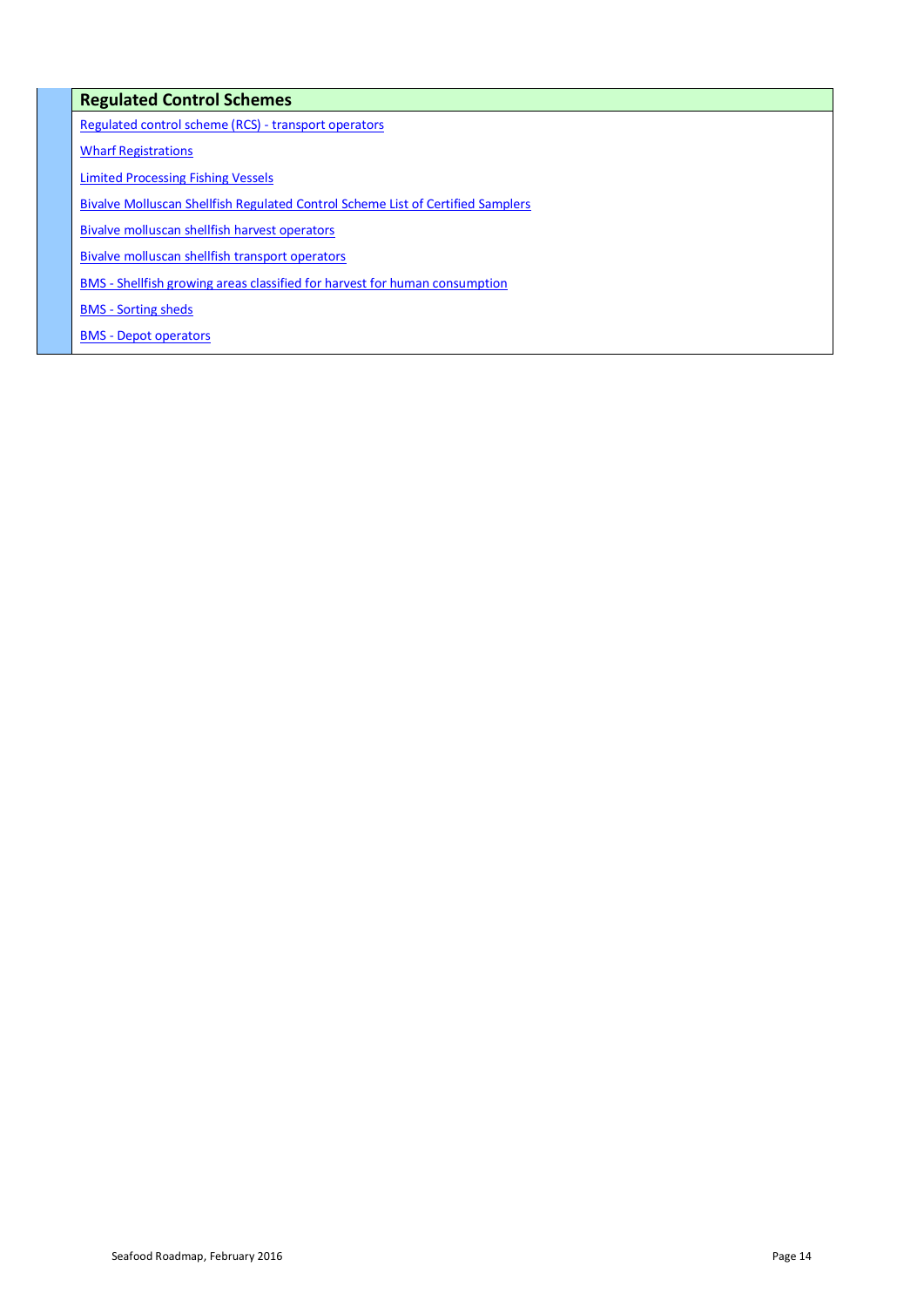### **OTHER INFORMATION: SCIENCE & RISK:**

### **Hazard risk management strategies**

[MPI Campylobacter strategy](http://www.foodsafety.govt.nz/science-risk/project-reports/)

[MPI Salmonella strategy](http://www.foodsafety.govt.nz/science-risk/programmes/hazard-risk-management/salmonella.htm)

[MPI Listeria strategy](http://www.foodsafety.govt.nz/science-risk/programmes/hazard-risk-management/listeria.htm)

### **[Hazard Data Sheets](http://www.foodsafety.govt.nz/science-risk/hazard-data-sheets)**

[Pathogen data sheets](http://www.foodsafety.govt.nz/science-risk/hazard-data-sheets/pathogen-data-sheets.htm)

[Chemical information sheets.](http://www.foodsafety.govt.nz/science-risk/hazard-data-sheets/chemical-information-sheets.htm) 

[Food Standards Australia New Zealand \(FSANZ\) hazard information](http://www.foodsafety.govt.nz/science-risk/hazard-data-sheets/fzanz-hazard-information.htm)

[MPI hazard database](http://www.foodsafety.govt.nz/industry/general/haccp/hazard-db.htm)

### **[Food Science Project Reports](http://www.foodsafety.govt.nz/)**

**Novel technologies projects** – find reports from projects on novel technologies such as genetically modified foods, foods from cloned animals and nanotechnology.

**Labeling projects** – find reports about food labeling and its effectiveness in informing consumers.

**Food composition projects** – find reports about projects on natural toxins, allergens, contaminants, nutrients such as sodium, folic acid, iodine and Vitamin D, and relating to the food residue surveillance programme (FRSP).

**Biological hazard projects** – find reports from research into microbial hazards that are the predominant causes of foodborne illness.

**Production, processing & handling projects** – find reports from projects which concern the evaluation of meat hygiene, the safety of dairy, UCFM and produce products, domestic food handling, innovative processes and procedures, antimicrobial resistance and laboratory systems including the National Typing Database**.**

### **Codex Documents**

[Codex](http://www.foodsafety.govt.nz/policy-law/codex/) MPI

[Codex Alimentarius](http://www.codexalimentarius.net/web/index_en.jsp) External Website

### **[Risk Assessments](http://www.foodsafety.govt.nz/science-risk/risk-assessment)**

[Risk ranking](http://www.foodsafety.govt.nz/science-risk/risk-assessment/risk-ranking.htm) 

[Risk profiles](http://www.foodsafety.govt.nz/science-risk/risk-assessment/risk-profiles)

[Quantitative & qualitative risk assessments](http://www.foodsafety.govt.nz/science-risk/risk-assessment/quantitative&qualitative.htm)